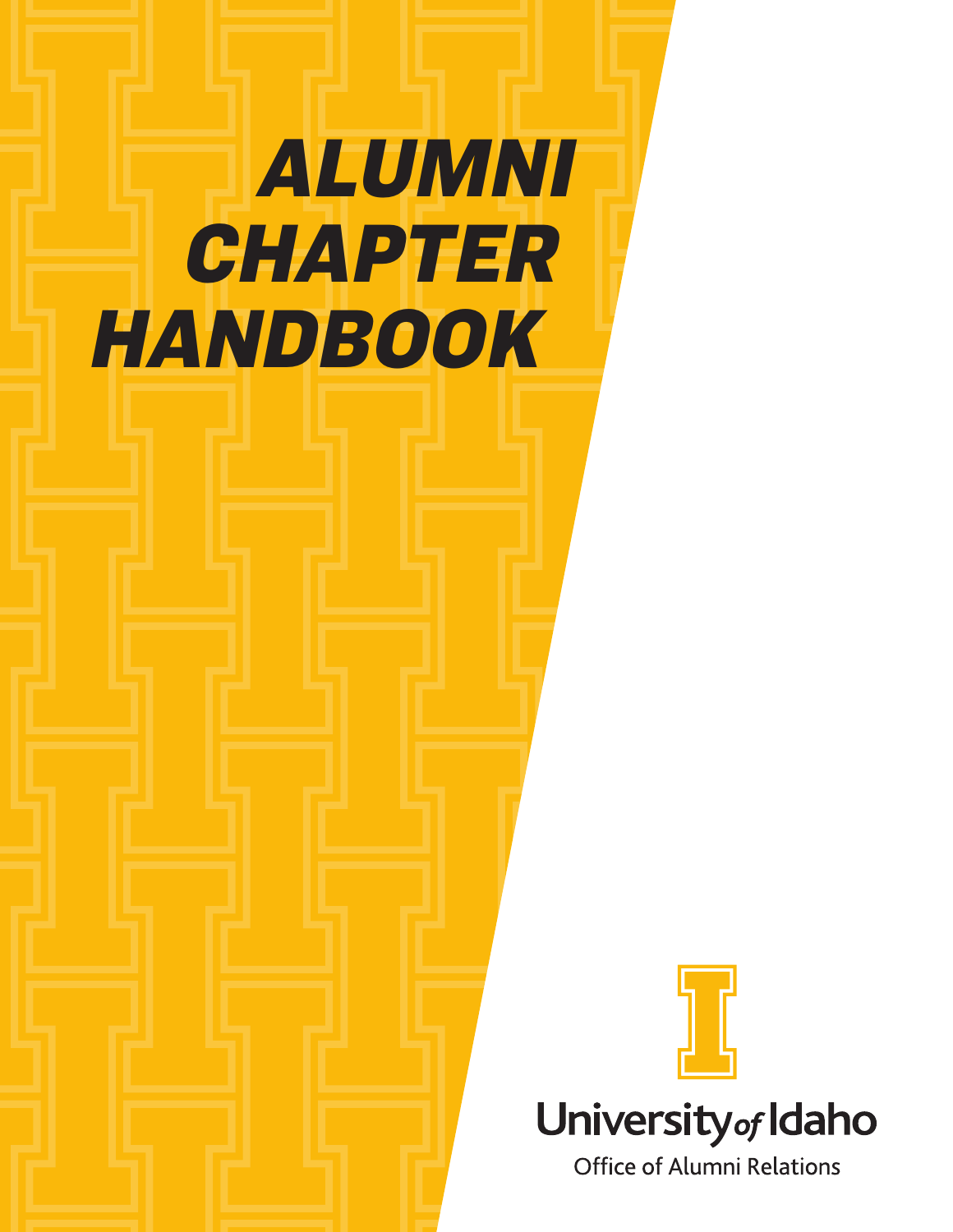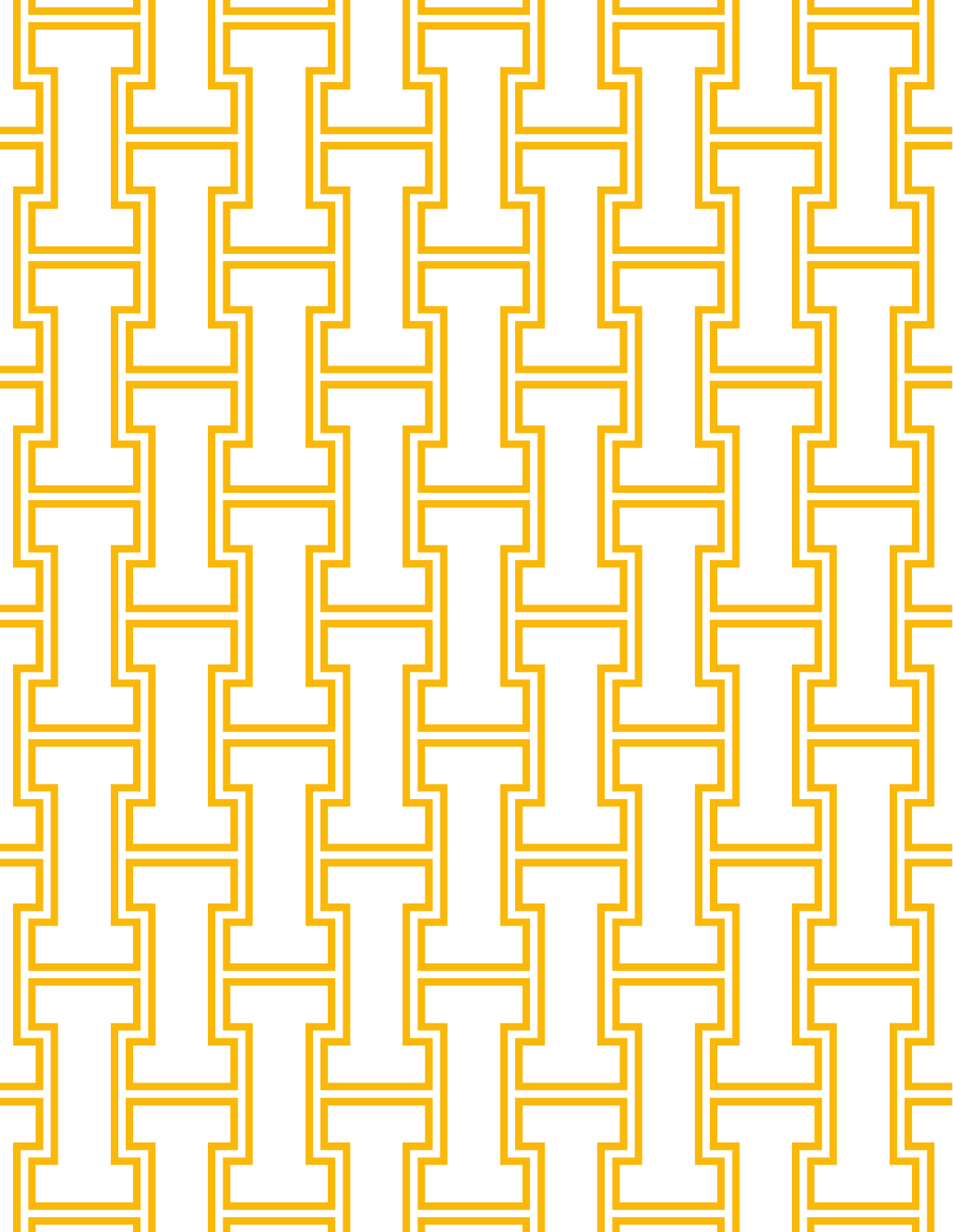# TABLE OF CONTENTS

| $\overline{\mathbf{2}}$ | <b>WELCOME LETTER</b>                       |
|-------------------------|---------------------------------------------|
| 3                       | <b>ABOUT</b>                                |
| 6                       | <b>CHAPTER LISTINGS</b>                     |
| 8                       | <b>SECTION 1: CHAPTERS</b>                  |
| 10                      | <b>SECTION 2: LEADING YOUR CHAPTER</b>      |
| $12 \,$                 | <b>SECTION 3: EVENTS</b>                    |
| 14                      | <b>SECTION 4: COMMUNICATION WITH ALUMNI</b> |
| 15                      | <b>SECTION 5: MANAGING FINANCES</b>         |
| 16                      | <b>SECTION 6: ALUMNI AWARDS</b>             |
| 17                      | <b>SECTION 7: FAST FACTS</b>                |
| 18                      | <b>SECTION 8: CAMPUS RESOURCES</b>          |
| 20                      | <b>FIGHT SONG AND ALMA MATER</b>            |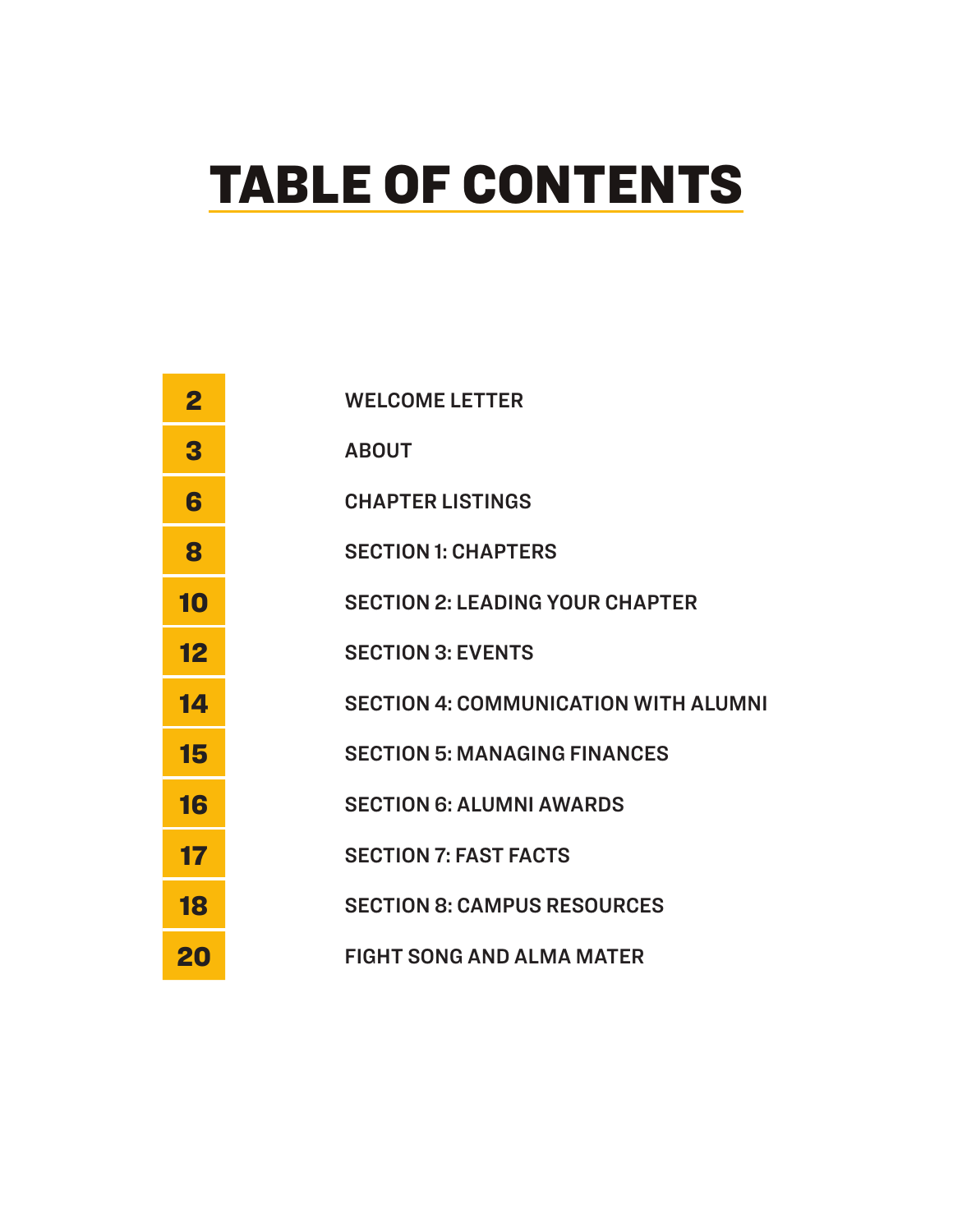# OFFICE OF ALUMNI RELATIONS

# *Developing and Strengthening Lifelong Relationships*

On behalf of the University of Idaho Alumni Association (UIAA) and the Office of Alumni Relations (OAR), we would like to extend a heartfelt thank you for volunteering. Your involvement is vital to our efforts in providing meaningful opportunities for alumni to connect (or reconnect) with each other and our institution. As a chapter volunteer, you will help U of I better serve its growing alumni population by providing, and encouraging, enthusiasm for the university throughout the nation.

OAR is responsible for cultivating relationships between alumni and the university and to provide leadership opportunities for alumni to engage in and support the work of our institution. Regional and affinity group chapters are the building blocks of the association, offering alumni various points of connection with U of I, no matter their geographic location, year of graduation or professional affiliation.

Through the chapter program, alumni can engage with the University of Idaho in their own backyard by interacting with fellow graduates in their community around common interests. The resources included in this handbook will help you plan, implement and evaluate activities that strengthen the Vandal Family.

Our request to you is that you become connected and involved and to encourage those in your region to do so as well. Tell your stories of how the university elevated you to your community organizations, to your friends and neighbors, to your legislators, to that student you know who is considering their options for higher education. Show off your silver and gold. Give your talent, time and treasure.

If you know of additional resources that would be helpful to you or other chapter volunteers, please contact your OAR Liaison. Thank you again for your volunteer support of the University of Idaho and our alumni.

Warm regards and go VANDALS!

Kathy Barnard '81 Tim Helmke '95 kathybarnard@uidaho.edu helmke@uidaho.edu 208-885-7372 208-885-7957

Assistant Director **Assistant Director** 208-364-4030 208-885-5106

Associate Vice President **Director of Alumni Engagement** 

Sandy Larsen '13 Kristi Overfelt '07 and '12 sandyl@uidaho.edu kloverfelt@uidaho.edu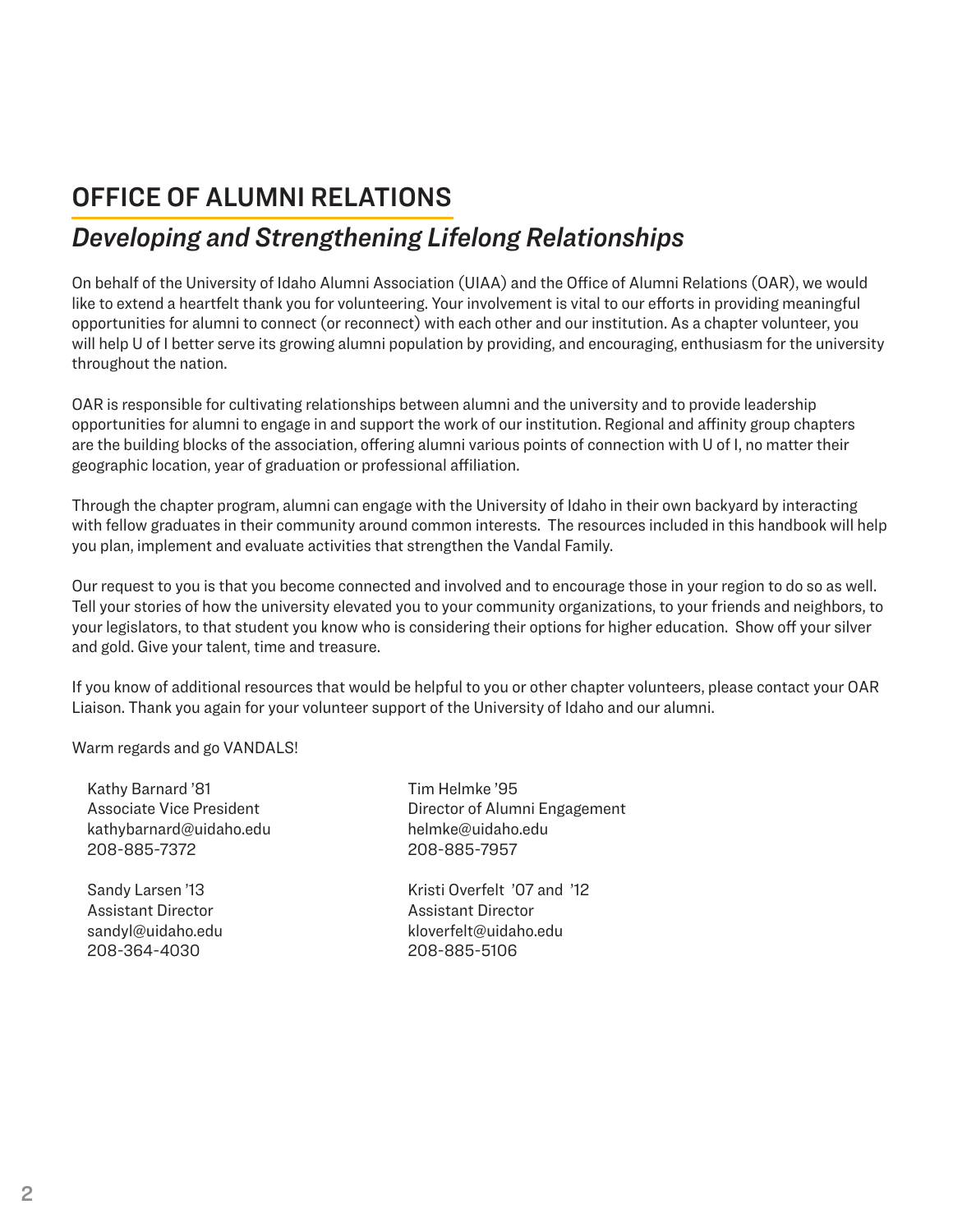## **ABOUT**

The UIAA is a non-dues-paying group, founded in 1898, that supports U of I alumni to connect them with their alma mater. This network of more than 109,000 alumni worldwide is made up of U of I graduates or students who have completed 90 credits or more. This organization is a nonprofit corporation with charitable, social and educational goals, pursuant to Title 30, Chapter II, of the laws of the State of Idaho in such cases made and provided. Members are added automatically and encouraged to advocate for our alma mater, participate in events, donate annually to a designation of their choice, update their contact information, recruit students and build affinity for the University of Idaho.

## **MISSION**

We relentlessly and energetically work to build, strengthen and enrich the relationship among U of I alumni and their alma mater and among all sectors of the extended Vandal Family including alumni, current students, faculty, staff, parents, retirees and friends.

## **VISION**

To advance U of I by serving and engaging every member of the extended Vandal Family.

## **CORE VALUES**

*Excellence:* We strive to provide the highest quality in everything we do.

*Integrity:* We do what we say we are going to do, honestly, fairly and respectfully.

*Innovation:* We are creative risk-takers who seek strategic solutions and embrace change for maximum impact.

*Collaboration:* We partner with and support other U of I units to advance the aspirations and reputation of the university.

*Service:* We are committed to doing everything possible to serve U of I alumni and the university.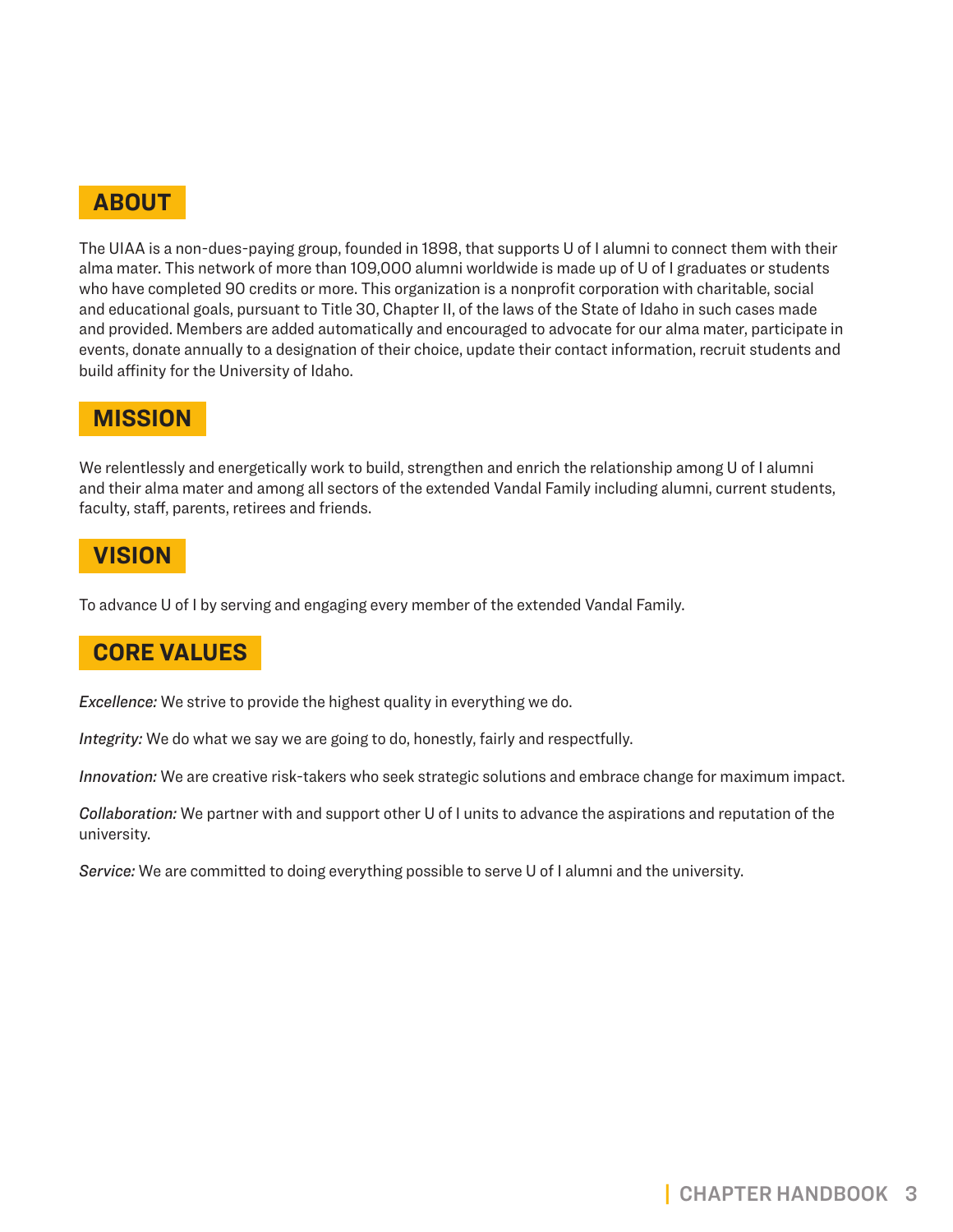



# Founded in 1889





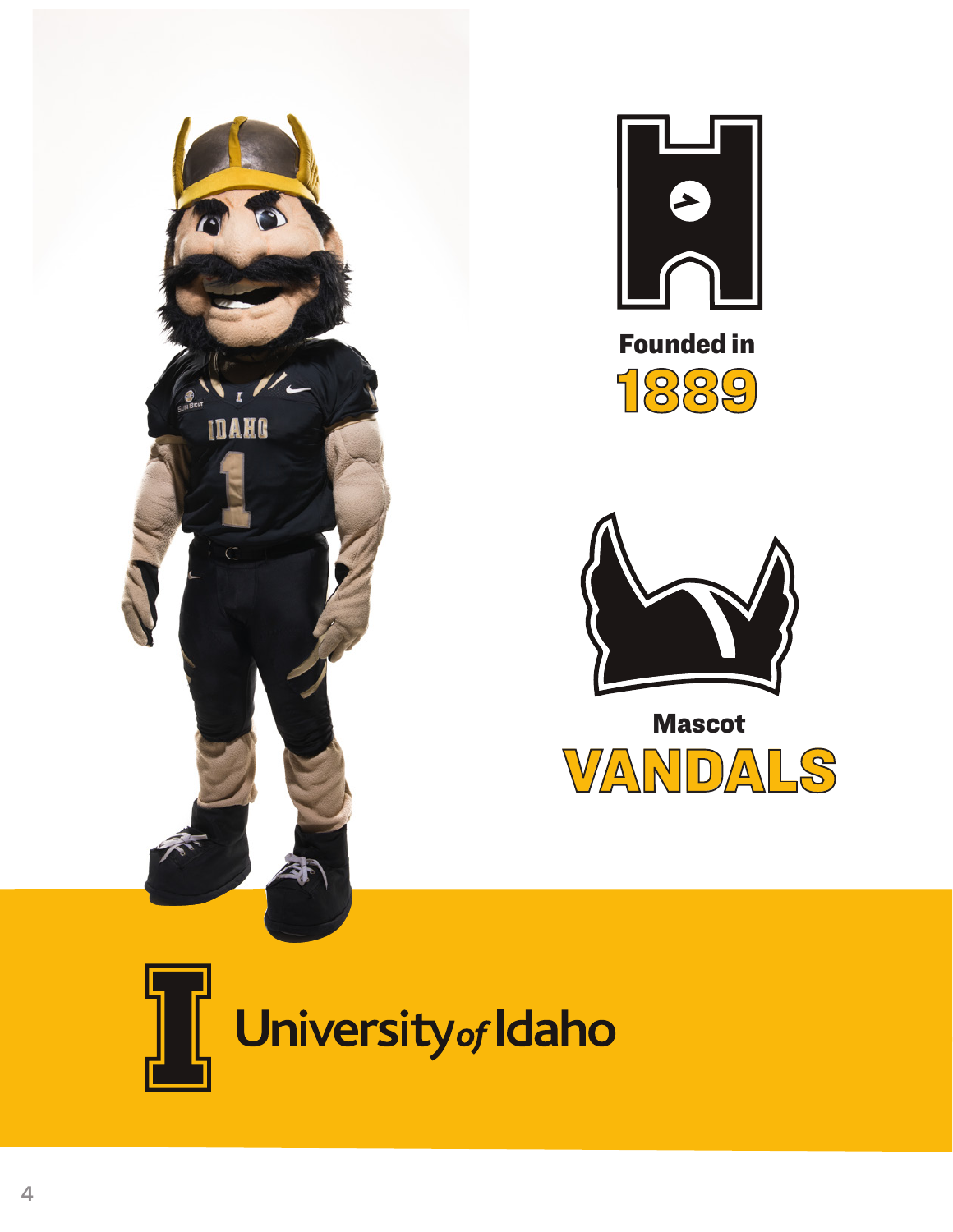

# PRESIDENT AND ADMINISTRATION

**President** | **C. Scott Green '84 Provost and Executive Vice President** | **John Wiencek Vice President, University Advancement** | **Mary Kay McFadden '80 Vice President, Research and Economic Development** | **Vacant Vice President, Finance and Administration** | **Brian Foisy Vice President, Information Technology** | **Dan Ewart Chief Diversity Office and Executive Director of Tribal Relations | Yolanda Bisbee '94**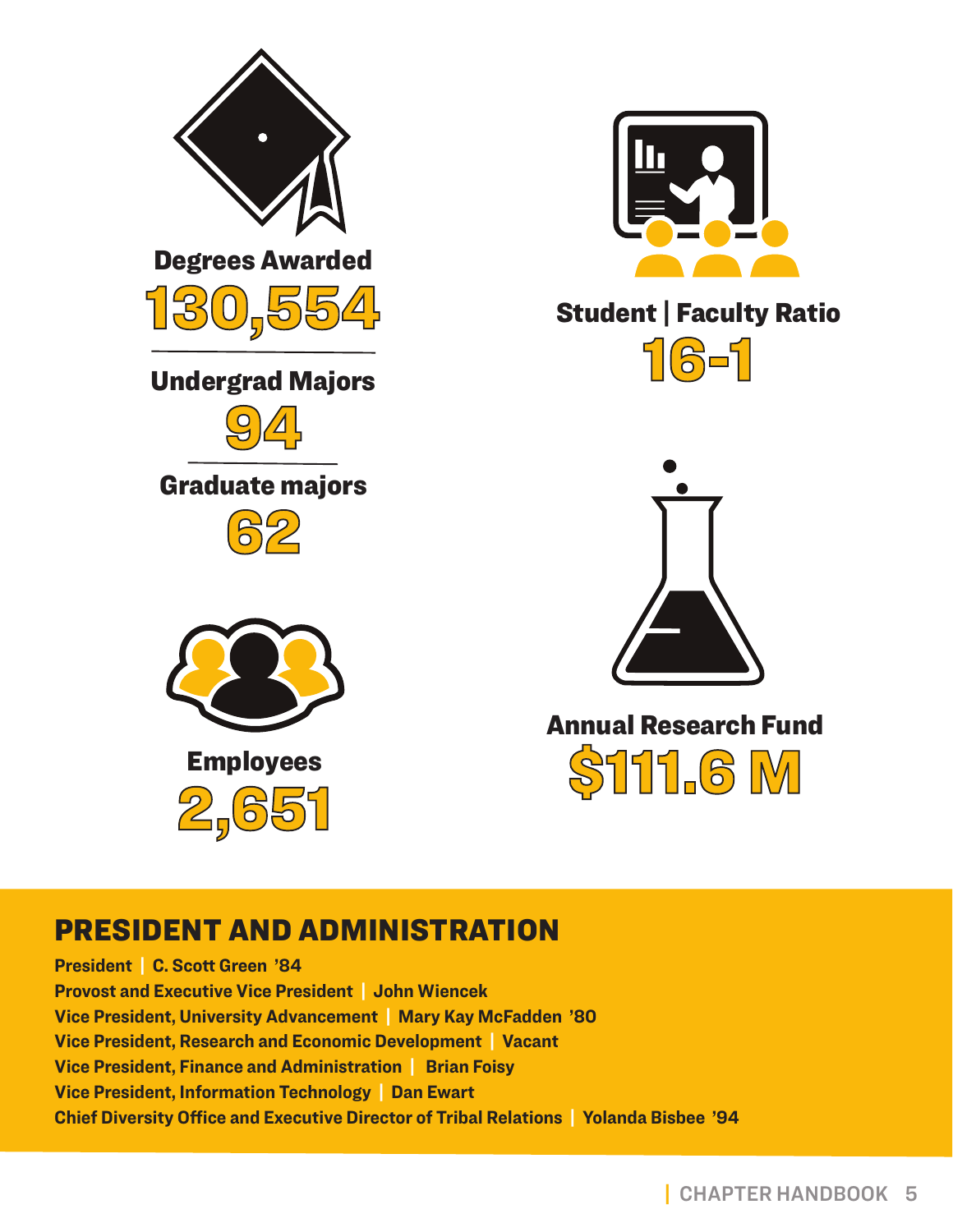# CHAPTER LISTINGS

#### **IN IDAHO**

Ada County Camas Prairie Canyon County Idaho Falls Kootenai County Lewis/Clark Valley Magic Valley McCall Palouse Sandpoint SE Idaho Silver Valley Western Treasure Valley Wood River Valley

## **OUTSIDE IDAHO**

Alaska Arizona Colorado Eastern Washington Las Vegas Los Angeles/Orange County Montana New York Portland Puget Sound Sacramento Salt Lake City San Diego San Francisco Bay Area Texas Tri-Cities Washington, DC Wenatchee Valley

## **AFFILIATE CHAPTERS**

Global Chapter Latinx Chapter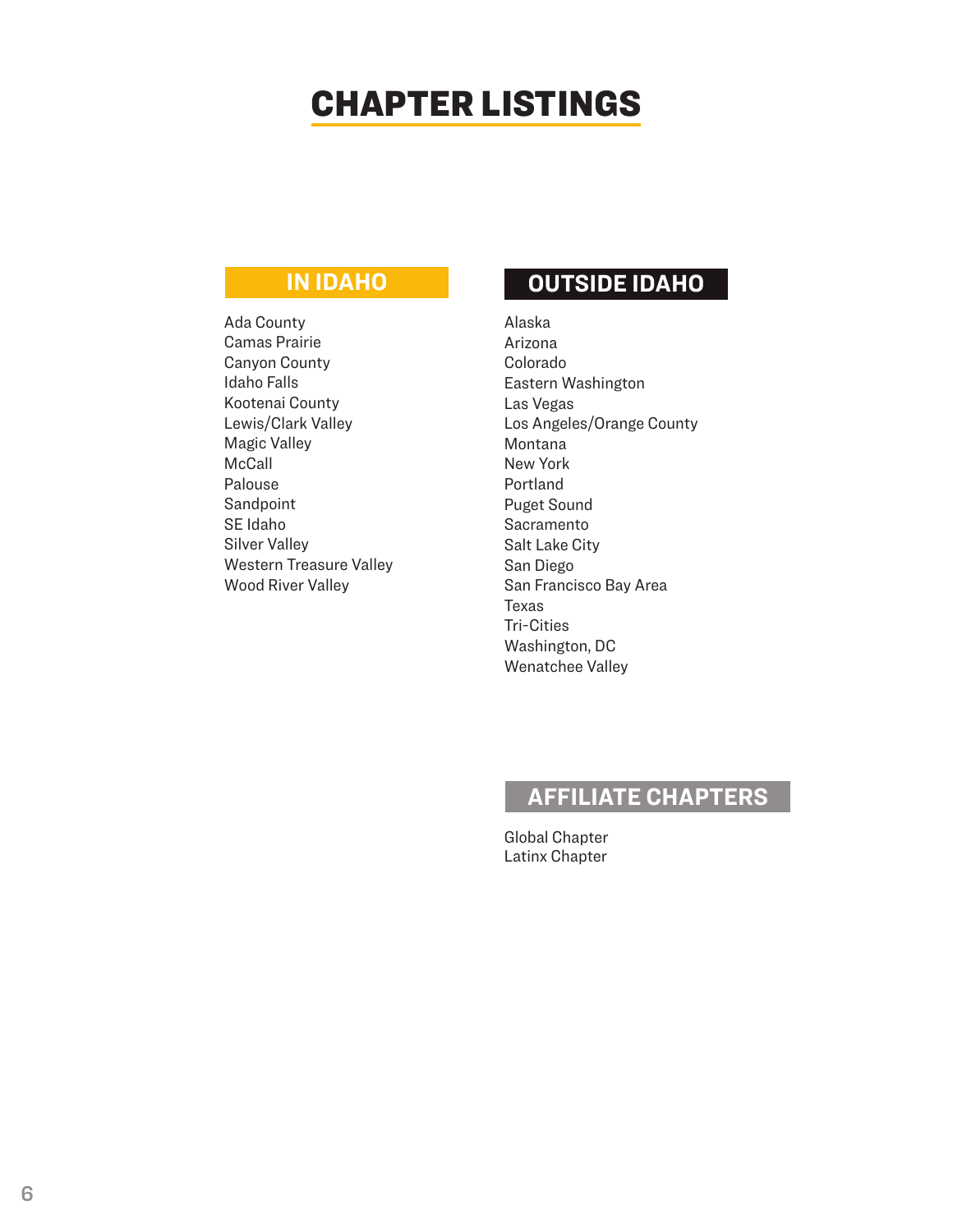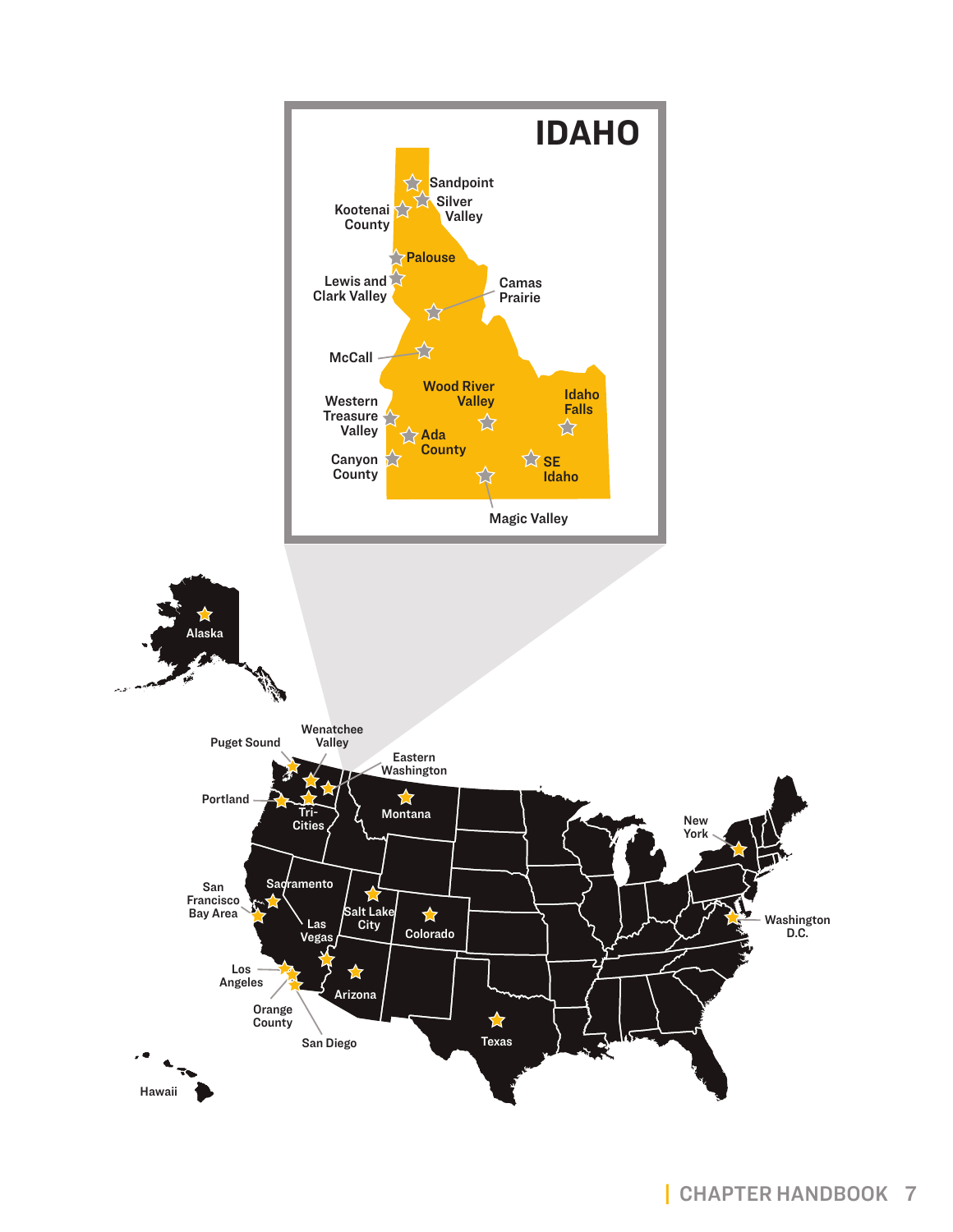# *Chapters*

The University of Idaho's alumni chapters are organized, active groups of alumni and friends who promote the University of Idaho throughout the nation.

Chapter definition: a group of alumni and/or friends of the University of Idaho who coordinate events in their respective geographic area or for a specific alumni demographic (outlined below). A chapter supports our alma mater by encouraging connection with other alumni and the university. Each chapter is governed by a minimum of **three volunteers**.

## **CHAPTER TYPES**

- Alumni of geographic-based chapters
- <sup>n</sup> Alumni of affinity-based chapters set by non-geographic characteristics (for example: co-curricular involvement, cultural identity, sexual orientation/gender identity/expression)
- **Alumni employees of certain corporations**

## **CHAPTER STRUCTURE**

- **Chapter Leader** 
	- Delans and presides at chapter meetings
	- **D** Oversees programming sponsored by the chapter
	- **Naintains contact with assigned OAR Liaison**
	- $\blacksquare$  Serves as a positive ambassador of U of I
	- **Commitment of 1-2 years (with option of continuing as leader)**
- Plus two of the following:
	- **Co-leader or leader in training**
	- Alumni volunteer
	- **Example 2** Graduates of the Last Decade\* (where applicable)

 *\*University of Idaho's young alumni program, Graduates of the Last Decade (GOLD), keeps graduates engaged with their alma mater as active members of the community.* 

## **CHAPTER LEADERS**

How Chapter Leaders can help the university:

#### *Provide information:*

- <sup>n</sup> About the alumni in your area their promotions and businesses, community honors and awards, address changes, marriages, obituaries or any other information
- n About any of your great ideas to promote the university and its alumni

#### *Help with student recruitment:*

- **Representing the University of Idaho at a target high schools**
- <sup>n</sup> Submitting names of outstanding high school students to the Admissions Office
- Representing the University of Idaho at area high schools during official recruitment visits
- n Telephone and card writing to congratulate students who have been admitted
- **Encouraging campus visits**
- Hosting receptions and information nights for prospective students

#### *Career networking:*

**- Become familiar with career internship programs and suggest potential sponsors**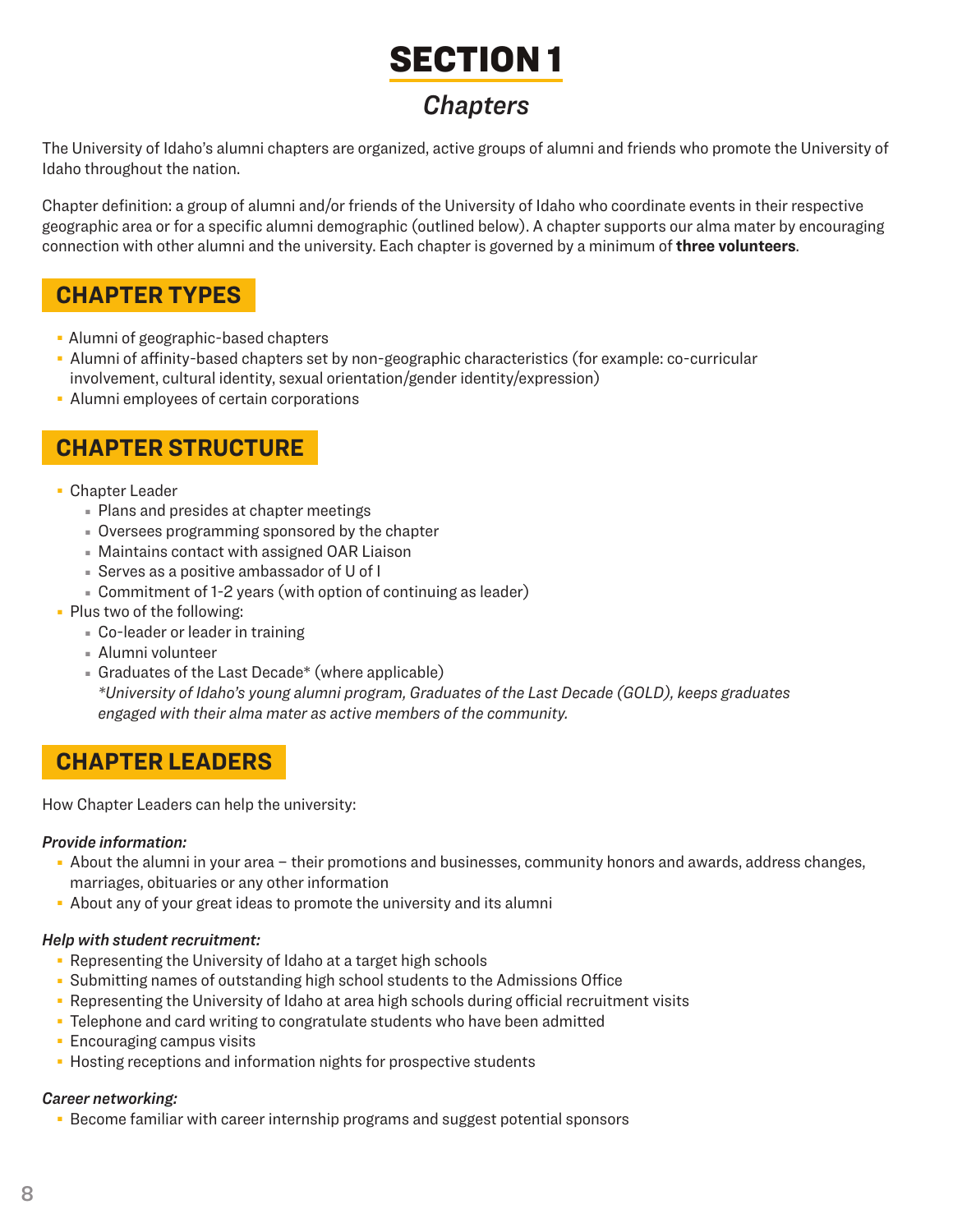## **CHAPTER EXPECTATIONS**

Each year, the Office of Alumni Relations holds an annual retreat for all chapter volunteers to come together and learn from each other. All chapters must send a representative to this annual alumni volunteer retreat. Please work with your OAR Liaison to make your attendance arrangements.

A chapter annual plan should be set for a full calendar year to help maximize budget considerations, promotional plans, travel, special guest availability, etc. Your OAR Liaison will work with you to coordinate your plans starting in the fall of the each year to have dates firmed up by December. Flexibility is key to success of annual plans – adjustments may need to be made to accommodate any potential last-minute changes.

To be included:

- <sup>n</sup> Silver & Gold Day (on or around April 7) to commemorate the founding of the Alumni Association in 1898
- Make a Difference Day (Fall)
- **Chapter fundraiser**
- $\blacksquare$  Student recruitment event(s)
- Creating/Updating a guide for new chapter members (template provided)
- Vandal Athletic event(s): Watch parties (reliant on TV coverage), in-locale games (basketball, football, soccer, volleyball, etc.)
- Graduates of the Last Decade  $(GOLD)$  event $(s)$
- Career programming/networking event(s)
- <sup>n</sup> Involvement in general alumni events i.e. Ski Day, Rafting Day, Silverwood, Davenport Holiday Dinner

## **CHAPTER SUPPORT**

Running an alumni chapter is a joint effort between Chapter Leaders, alumni volunteers and the Office of Alumni Relations. Your OAR Liaison will communicate with you on a regular basis to provide support in planning activities and events, as well as to offer expertise and guidance. If you have questions of any kind, please do not hesitate to reach out to your OAR Liaison.

Some ideas of assistance that we can provide:

- Coordination of event site and catering
- **Event marketing**
- Postage and printing of invitations (if needed)
- Online event registration and payment tools (for events with fees)
- $RSVP$  tracking
- Payment management for event costs
- <sup>n</sup> Event kits (name tags, attendance sheets, publications, decorations, etc.)
- $\blacksquare$  Email and chapter website support
- **Alumni contact lists**
- **Database management**
- **Online Chapter Leader Toolkit: [uidaho.edu/chaptertoolkit](http://www.uidaho.edu/chaptertoolkit)**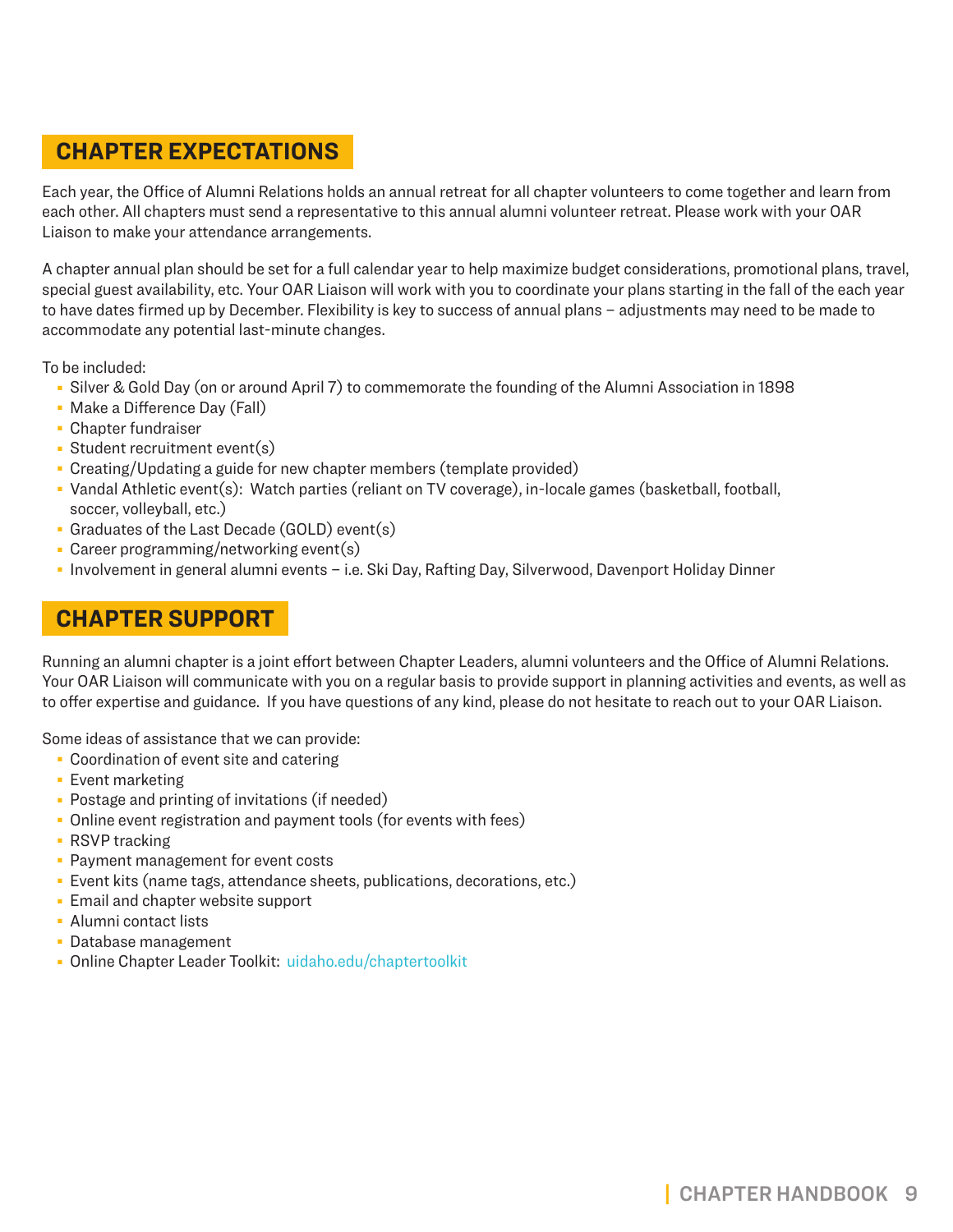# *Leading Your Chapter*

The leadership structure of your chapter will depend on the specific format best suited to your needs. You may want to appoint chapter members to assist with coordinating specific events or in developing programming to appeal to specific groups of local alumni such as Graduates of the Last Decade.

# **ONLINE RESOURCES**

The Chapter Leader Toolkit website has additional information and forms to help you as chapter volunteers. Make sure to bookmark this site: [uidaho.edu/chaptertoolkit](http://www.uidaho.edu/chaptertoolkit).

# **TIPS FOR RUNNING AN EFFECTIVE MEETING**

Planning meetings, which can be open to all alumni, provide a forum for brainstorming ideas for future events, outlining an event schedule and deciding which communication methods will be most effective in promoting events. Meetings should be held on a regular basis.

- <sup>n</sup> Choose a convenient date, time and location/space. Weeknights usually work best and the venue should be conducive to open conversation.
- Prepare an agenda with a defined start and end time. Volunteers will be more likely to stay involved when they see that chapter meetings are well organized and an efficient use of their time.
- Distribute a sign-in sheet. Meetings provide a good opportunity to make sure the university has updated contact information for local alumni.
- <sup>n</sup> Encourage discussion. In most cases, the Chapter Leader serves as the moderator for the meeting, keeping the conversation going, inviting participants to offer their opinions and delegating follow-up tasks.
- <sup>n</sup> Identify next steps. Meeting participants should leave with a clear sense of what will happen as a result of the meeting (e.g. a draft event schedule will be circulated by email, an event invitation will be sent out to local alumni) and any follow-up tasks for which they are responsible.
- Following a planning meeting, Chapter Leaders are encouraged to check in with their OAR Liaison to share updated contact information collected at the meeting, review decisions made regarding upcoming events and identify support needed by OAR to execute the chapter's plan for the future.

# **TIPS AND TIDBITS FOR MOTIVATING VOLUNTEERS**

- <sup>n</sup> Alumni volunteers will be more likely to respond to service opportunities when tasks are clearly related to institutional priorities, time-specific and results-oriented.
- <sup>n</sup> Offer praise and enthusiasm! Doing so will make them likely to volunteer again.
- **Strive for diverse activities. Take members interests into consideration.**
- <sup>n</sup> Give ample notice for meetings/activities. Ask members what days, times and dates are most convenient for them.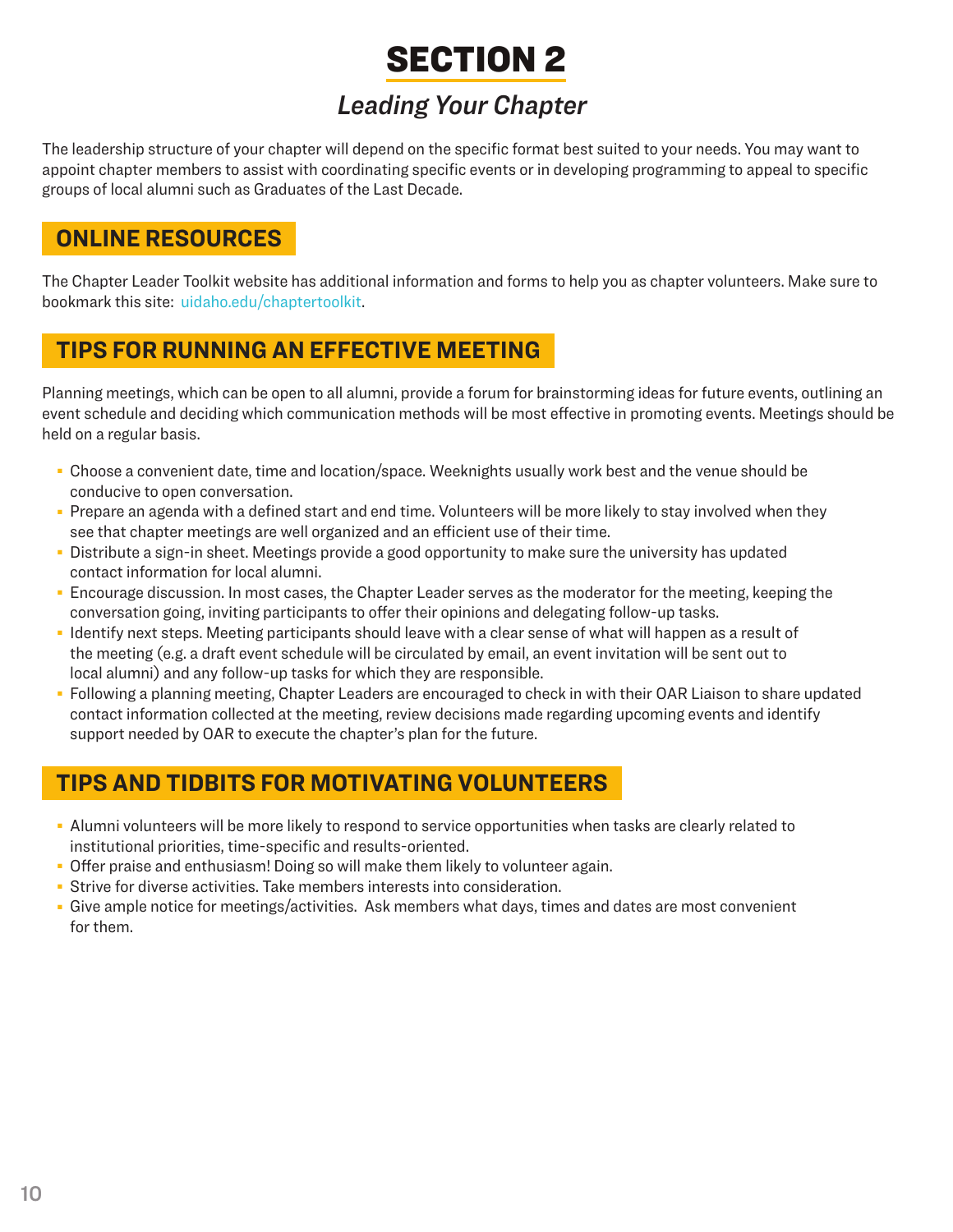## **TRANSITIONING LEADERSHIP**

When it is time to transition leadership, follow these steps to ensure that chapter engagement remains consistent and chapter members have the best experience possible.

#### CHAPTER LEADER

When there is an outgoing leader, the following steps should be taken:

- **Notify your OAR Liaison about your decision to step down.**
- n The outgoing Chapter Leader should notify other chapter volunteers regarding their departure and ask if anyone is interested in the position.
- <sup>n</sup> If the outgoing Chapter Leader is unable to find a replacement, your OAR Liaison will work to fill the position.
- <sup>n</sup> Once a new Chapter Leader is selected, they should announce it on social media pages, plan a chapter meeting and keep up the momentum from past leadership.
- <sup>n</sup> If possible, the outgoing and incoming leader should discuss chapter business, upcoming events and long-term plans.

## **CHAPTER DO'S AND DON'TS**

**DON'T** sign contracts – Risk Management and Legal Counsel require university signatures.

**DO** suggest venues and events – you know your area better than your OAR Liaison.

**DON'T** call university leaders to attend. Your OAR Liaison will do that for you.

**DO** encourage people to attend. Email, Facebook, Twitter, Instagram, LinkedIn all work well.

**DON'T** pay any of the bills. Your OAR Liaison will do that for you.

**DO** have fun with the chapter leadership group. Fun volunteers lead to more attendees!

**DON'T** have private checking or savings accounts. Legal Counsel prohibits this.

**DO** fundraising events to raise money for student scholarships. Help a student come to the University of Idaho!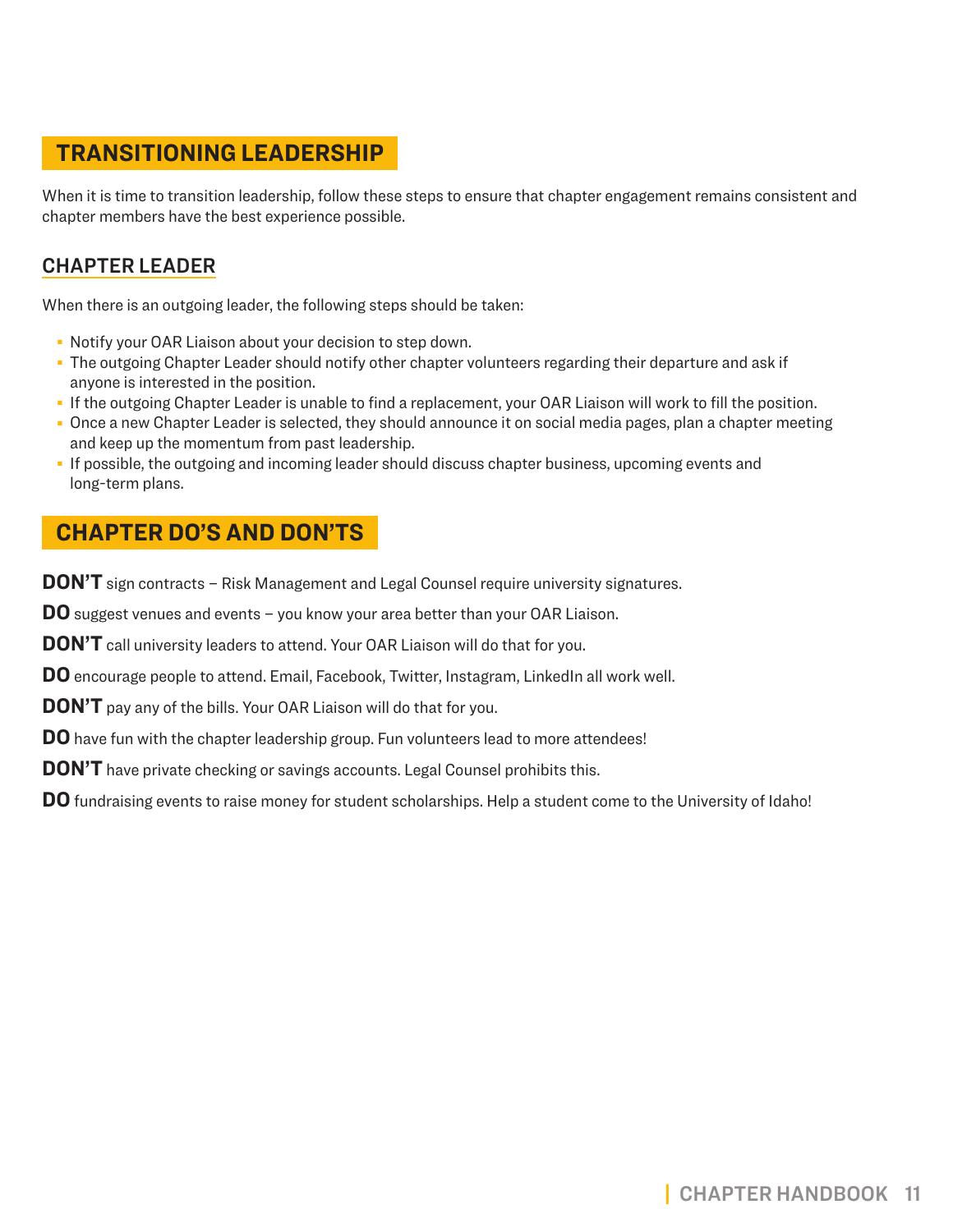## *Events*

A key responsibility of chapter leadership is determining the types and frequency of events most likely to appeal to alumni in your region.

All chapters are encouraged to begin planning for upcoming events as far in advance as possible to allow enough time for event logistics and communications to be completed in a timely manner.

# **IMPORTANT QUESTIONS**

Here are some important questions to ask yourself as you begin to plan for a chapter event:

- If Is the event important enough to attract the attention of alumni?
- <sup>n</sup> Is the event significant does it align with the institution's mission and purpose to warrant the time, effort and cost involved?
- Will the event be interesting? Will it hold the attention of the attendees?
- Will the event entice people to remain active or get involved?
- How will the event be publicized?
- Is the event appropriate and consistent with the institution's image?
- <sup>n</sup> Will your event help U of I alumni with the following? Each event you hold should line up with two of these statements.
	- **Advance their career**
	- $\blacksquare$  Learn something new
	- <sup>n</sup> Get access to something they couldn't otherwise do
	- $\blacksquare$  Make a difference for their alma mater, community or a cause they support
	- Making meaningful connections with other attendees

## **EVENT IDEAS INCLUDE**

- **Student sendoff parties**
- **Supporting University of Idaho events in your** local region
- **Fiendly competition (cornhole, bocce, volleyball,** backyard games)
- Vandal Athletics pregame/tailgate
- Vandal Athletics watch party
- **Academics-themed event**
- Holiday gathering
- <sup>n</sup> Concert/performance/cultural event
- Fundraising event –gala/silent auction/live auction/ day on the lake
- **Golf tournament**
- $\blacksquare$  Trivia night
- **Travel/tour**
- **Family picnic or BBQ**
- **University of Idaho leadership visit**
- Wine/beer/liquor tastings or tours
- **Bowling**
- **Example 2** Local sport team group night
- Notable alumni lecture/speaking event
- Music festival meet-up
- **-** Community event meet-up or participation
- Roundtable discussion
- **Hike, bike, ski, raft**
- **B** Sponsor/volunteer at local event
- Networking events
- Recruitment volunteerism
- $\blacksquare$  Welcome to the "neighborhood" regional based theme for recent grads
- **Award ceremony**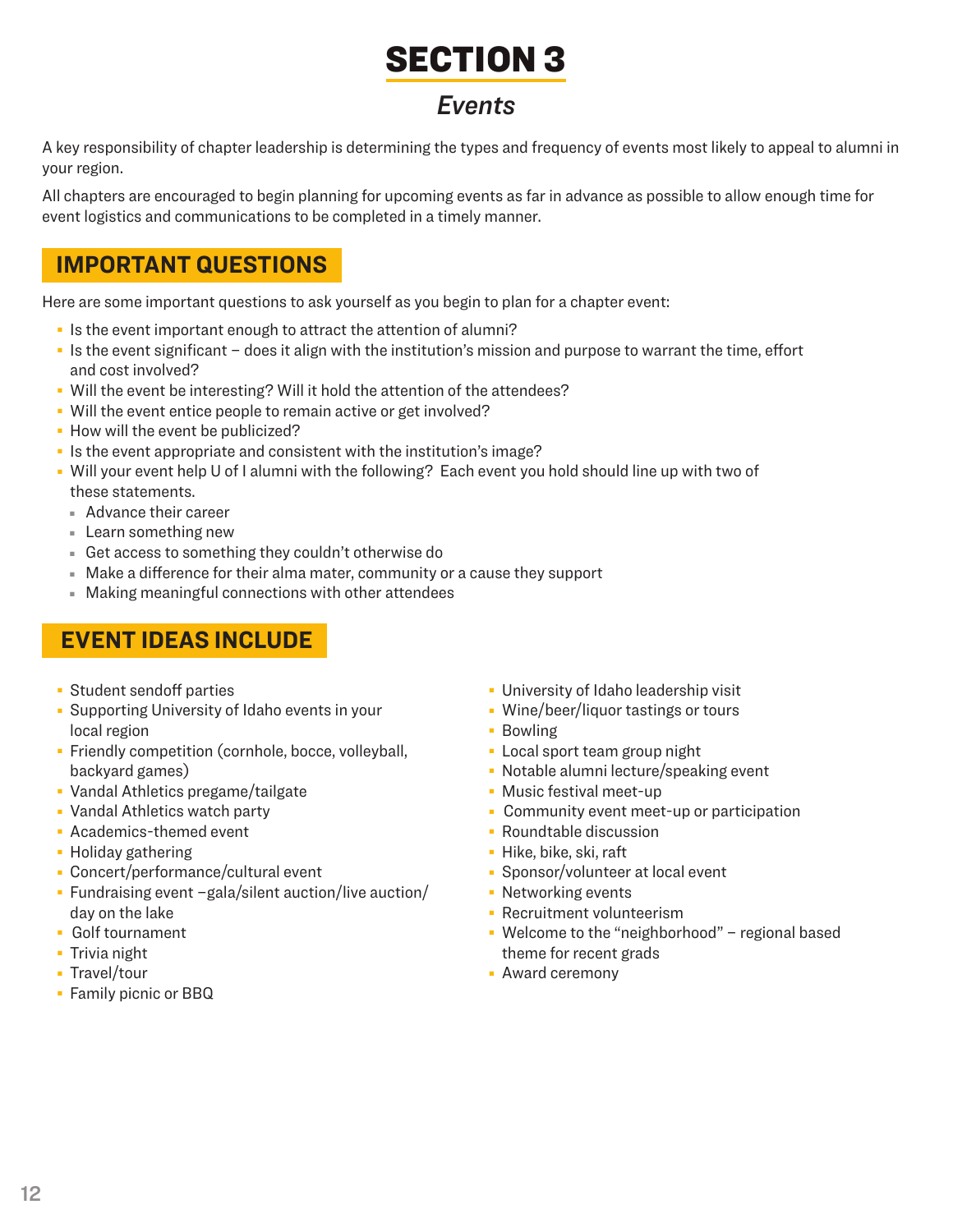# **EVENT TIMELINE**

| 12 - 14 Weeks Out          | Discuss ideas for event with your OAR Liaison                                                                                                                                                                                      |
|----------------------------|------------------------------------------------------------------------------------------------------------------------------------------------------------------------------------------------------------------------------------|
| 10 Weeks Out               | Date and program confirmed, venue selected                                                                                                                                                                                         |
| 8 Weeks Out                | Event fee determined (if applicable); invitation copy sent to your OAR Liaison -<br>please include date, time, location, event fee if required, parking instructions and<br>any other information to be included on the invitation |
| 4-5 Weeks Out              | Invitations mailed/emailed; event posted on chapter website and marketed with<br>social media                                                                                                                                      |
| 3-4 Weeks Out              | Catering ordered                                                                                                                                                                                                                   |
| 1-3 Weeks Out              | Reminder emails sent<br>Event re-advertised through social media                                                                                                                                                                   |
| 1 Week Out                 | Event kit mailed if your OAR Liaison is not attending the event                                                                                                                                                                    |
| 1 Day Before               | Final guest list prepared                                                                                                                                                                                                          |
| Day Of Event               | Arrive at least 60 minutes prior to ensure venue is set up properly<br>Record accurate attendance<br>Take pictures                                                                                                                 |
| <b>Day Following Event</b> | If the event is not staffed by your OAR Liaison, mail receipts and invoices to your<br>OAR Liaison; email attendance list and photos to your OAR Liaison.                                                                          |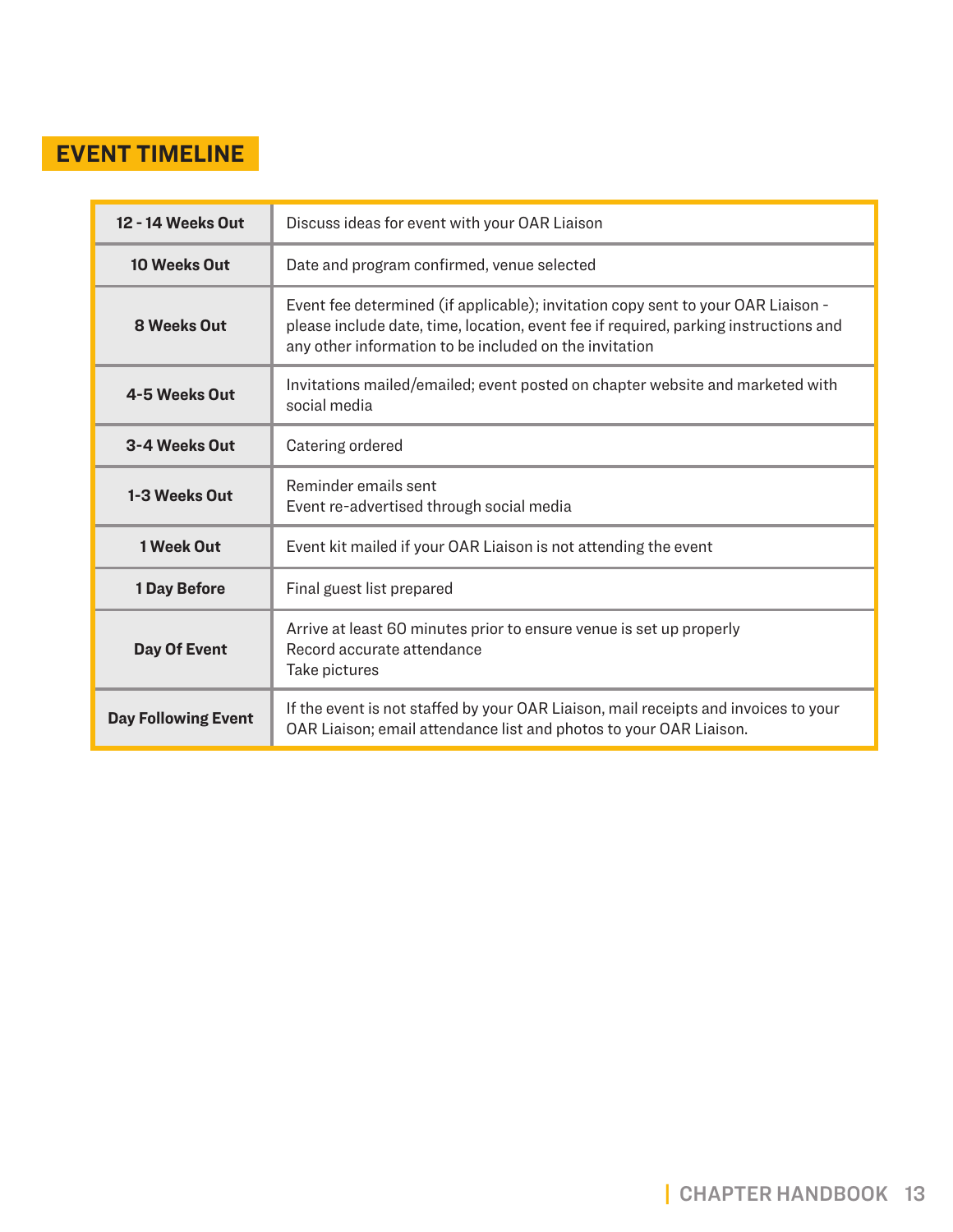# *Communication with Alumni*

The most important work for alumni volunteers is engaging your personal network of alumni and friends. Word of mouth is the most critical form of communication and ranks first as the way alumni hear about events in their area. While OAR works to provide event information and details through its channels, we lean heavily on volunteers to engage in their circles.

Your OAR Liaison will assist you in developing a communication plan and communication execution. When using these communications tools, remember communication materials must meet U of I's brand standards. We need our brand to be bold and consistent. Refer to [https://www.uidaho.edu/brand-resource-center](http://www.uidaho.edu/brand-resource-center) for guidelines and templates.

# **TYPES OF COMMUNICATION CHANNELS MANAGED BY OAR:**

## SOCIAL MEDIA

Volunteers are invaluable when it comes to updating content and sparking engagement as you know your audience best. Chapter Leaders and volunteers are asked to post event photos, tag people, ask questions and generate virtual engagement.

*Facebook:* The main page is managed by OAR. Chapter events are posted there and shared in each group. On Facebook, like and follow @uidahoalumni.

- <sup>n</sup> U of I Alumni Chapter Leadership Group A place where all Chapter Leaders can discuss, brainstorm, vent and ask questions.
- <sup>n</sup> Alumni Chapter Groups Your OAR Liaison will add each chapter leader as an admin.

*Instagram:* Send event photos and "instaworthy" content to your OAR Liaison for posting to the Instagram story as a highlight or in the feed. Use @uidahoalumni as Instagram handle.

*Twitter:* Volunteers are encouraged to tag @uidahoalumni in relatable content, and then the OAR Marketing Manager will reply and engage. Use @uidahoalumni as Twitter handle.

Hashtags: #vandalumni #vandalgrad #uidahoalumni #vandaltailgate, #vandalsummer #vandalreunion #vandalhomecoming #vandalup

#### EMAIL

Lists are procured by your OAR Liaison and email is managed by the OAR Web Coordinator. Work with your OAR Liaison to develop text and proof text.

#### **WEBSITE**

OAR manages a website listing for all chapters. Changes should be suggested to your OAR Liaison. Events are posted to the alumni calendar which feeds into the main U of I online calendar.

Chapter listings site: [https://www.uidaho.edu/alumni/get-involved/chapters-clubs](http://www.uidaho.edu/alumni/get-involved/chapters-clubs)

Alumni calendar: [https://www.uidaho.edu/alumni/events](http://www.uidaho.edu/alumni/events)

#### PHYSICAL MAILINGS

Design and mailing will be facilitated by your OAR Liaison. Best practice is to have a mailed piece delivered at least four weeks prior to the event.

- **Nork with your OAR Liaison for design input and proofing**
- **-** Allow two to four weeks to print after the design process
- All mailings are sent under bulk mail rates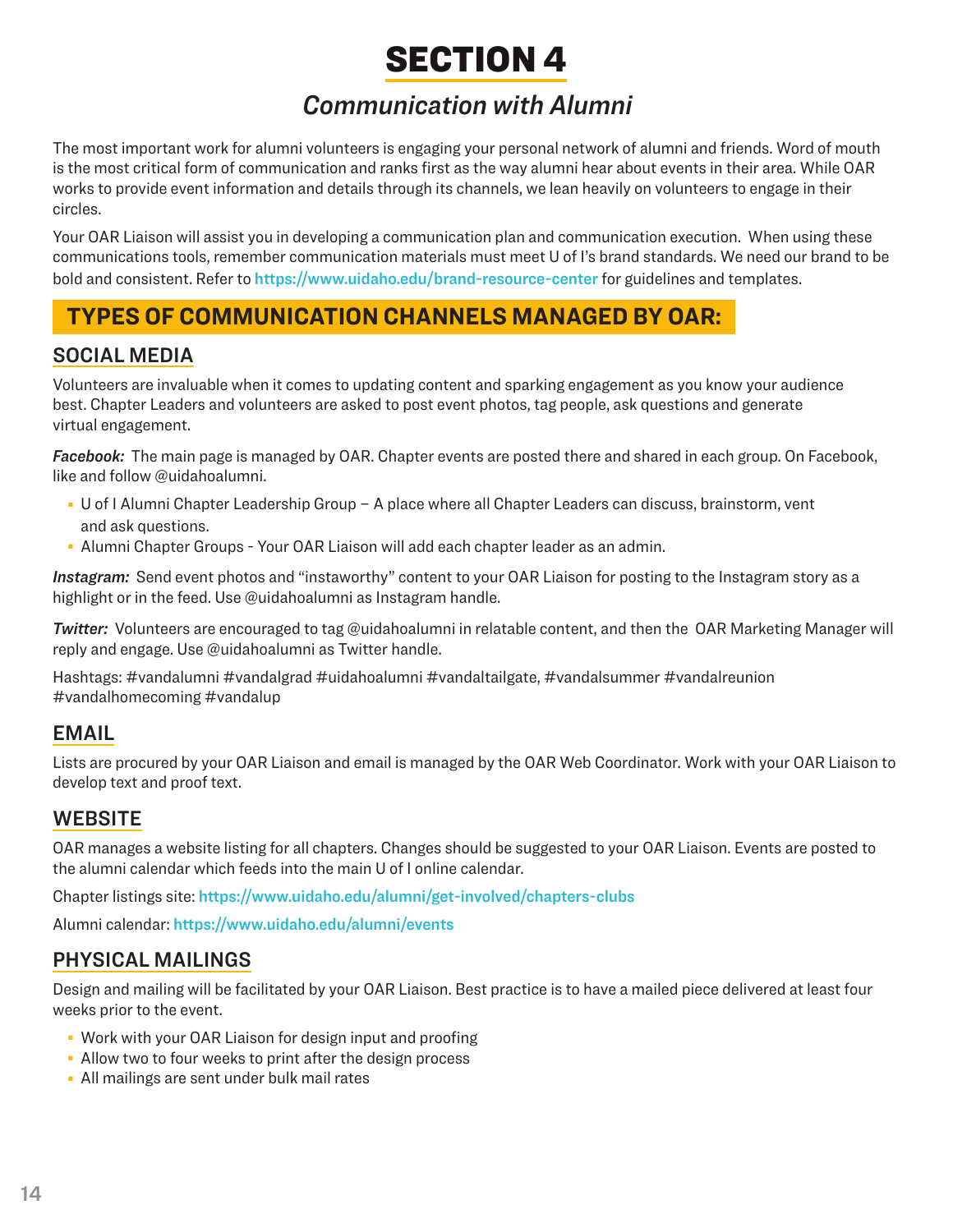# *Managing Chapter Finances*

OAR will collect revenue from chapter events, pay all bills, track chapter accounts and generate statements of account activity.

All chapter events are expected to break-even with expenses equaling revenue. In the event of a surplus or deficit of funds, the chapter account balance on file with OAR will be update accordingly.

OAR will provide the funds for the following circumstances:

- Room reservations
- **-** Catering/food
- $\blacksquare$  Event supplies
- **F**ntertainment
- **D** Other services

The University of Idaho operates on a fiscal year running from July 1 to June 30. Each chapter is allocated a budget amount based on anticipated events programs during the fiscal year. Budget planning occurs with the chapter volunteers and your OAR Liaison.

#### **REIMBURSEMENTS**

In rare circumstances, reimbursements will be made if original receipts and information are submitted to your OAR Liaison. (Note: You will be required to fill out a W-9 in order to be reimbursed).

## **CONTRACTS WITH OUTSIDE VENDORS**

All contracts are subject to review by OAR. To avoid personal liability, Chapter Leaders should send contracts issued to your OAR Liaison. All contracts must be signed by the Purchasing Office.

Chapter Leaders should make every attempt to obtain a competitive price for services or merchandise when working with new and established vendors alike.

## **FUNDRAISING**

Each chapter will have chapter scholarship funds through the University of Idaho Foundation. Fundraising activities at chapter events may be operated as long as approved by chapter leadership and your OAR Liaison, who may, at times, provide items for auction to raise scholarship funds.

Fundraising examples include:

- **A Day on the Lake**
- Silent or live auctions
- $\blacksquare$  Raffles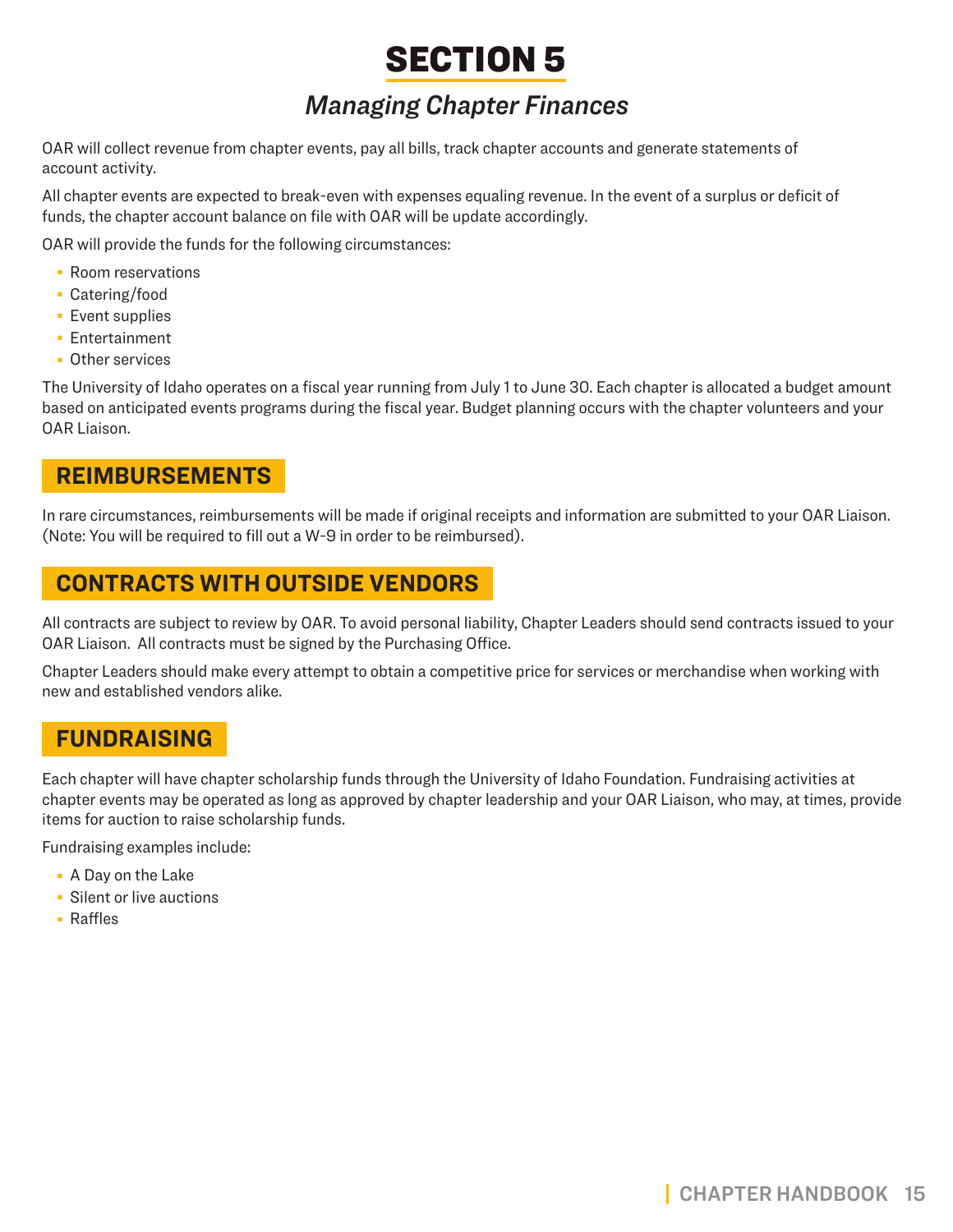# *Alumni Awards*

Each year, the University of Idaho Alumni Association and Office of Alumni Relations recognizes outstanding alumni, friends and students through a number of awards that celebrate achievements in volunteerism, success and commitment to the university. Deadlines vary for each category.

Website: [https://www.uidaho.edu/alumni/awards](http://www.uidaho.edu/alumni/awards)

*HALL OF FAME:* Alumni who have achieved national or international distinction by their accomplishments and leadership.

*DISTINGUISHED IDAHOAN AWARD:* An alumna/alumni or friend who has an international or national reputation and has brought distinction to the state of Idaho and the University of Idaho.

*HONORARY ALUMNI:* Persons who have served the University of Idaho, and the university's alumni with great distinction while providing faithful and distinguished service to the University of Idaho.

*SILVER AND GOLD AWARD:* Recognizes living alumni who have a distinguished record of achievement and service.

*JIM LYLE AWARD:* Recognizes outstanding contributions to the university and/or alumni association through volunteerism.

*BRAVE AND BOLD AWARD:* Honors young alumni with outstanding career achievement and/or a record of volunteerism.

*AWARDS FOR EXCELLENCE:* Senior-level, graduate and law students who have achieved academic success, have demonstrated career or professional preparation and have been involved in campus and community leadership.

For questions about any of these awards, contact your OAR Liaison.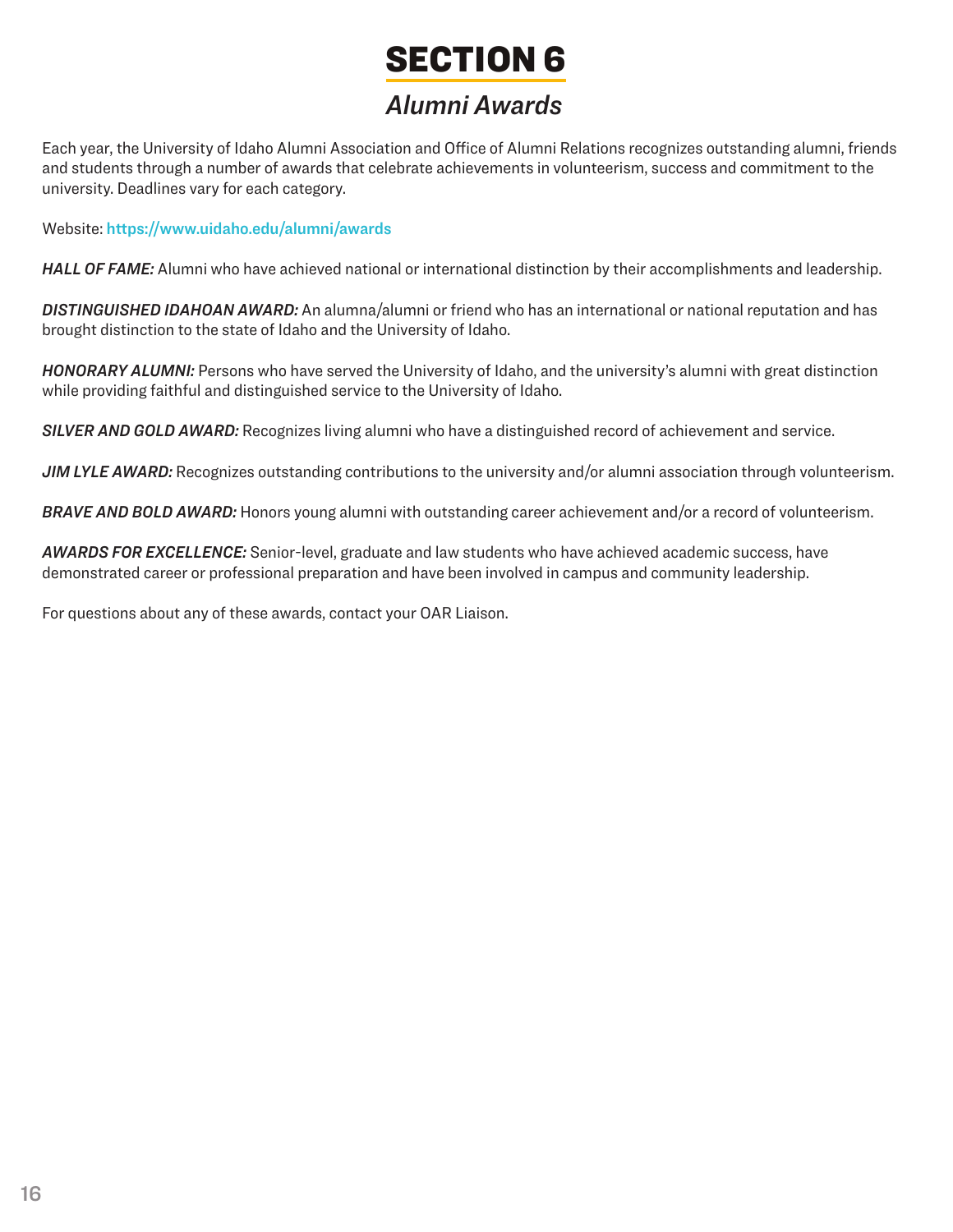*Fast Facts*



# **DEGREES** AWARDED

94,881 Bachelor's 26,137 Master's 4,507 Law 3,369 Doctorate 1,391 Specialist 269 Honorary

# **STUDENT** ENROLLMENT

- 11,926 Enrollment 8,494 Full-Time Students 5,950 Female Students
	- 5,976 Male Students
		-
		- 55 Prefer Not to Answer 56 National Merit Scholars







\$76,974,300 \$91,500,700 \$1,226,200 \$10,498,800 General Fees State General Fund (BASE) State General Fund (One Time) Land-Grant Endowments





# STUDENT HEADCOUNT

| 305   | U of I Boise           |
|-------|------------------------|
| 160   | U of I Coeur d'Alene   |
| 158   | U of I Idaho Falls     |
| 9.328 | U of I Moscow          |
| 22    | U of I Twin Falls      |
| 1.953 | <b>Dual Enrollment</b> |
|       |                        |





- 17% Minority Students
- 71% White
- 9% Unkown Race|Ethnicity
- 4% International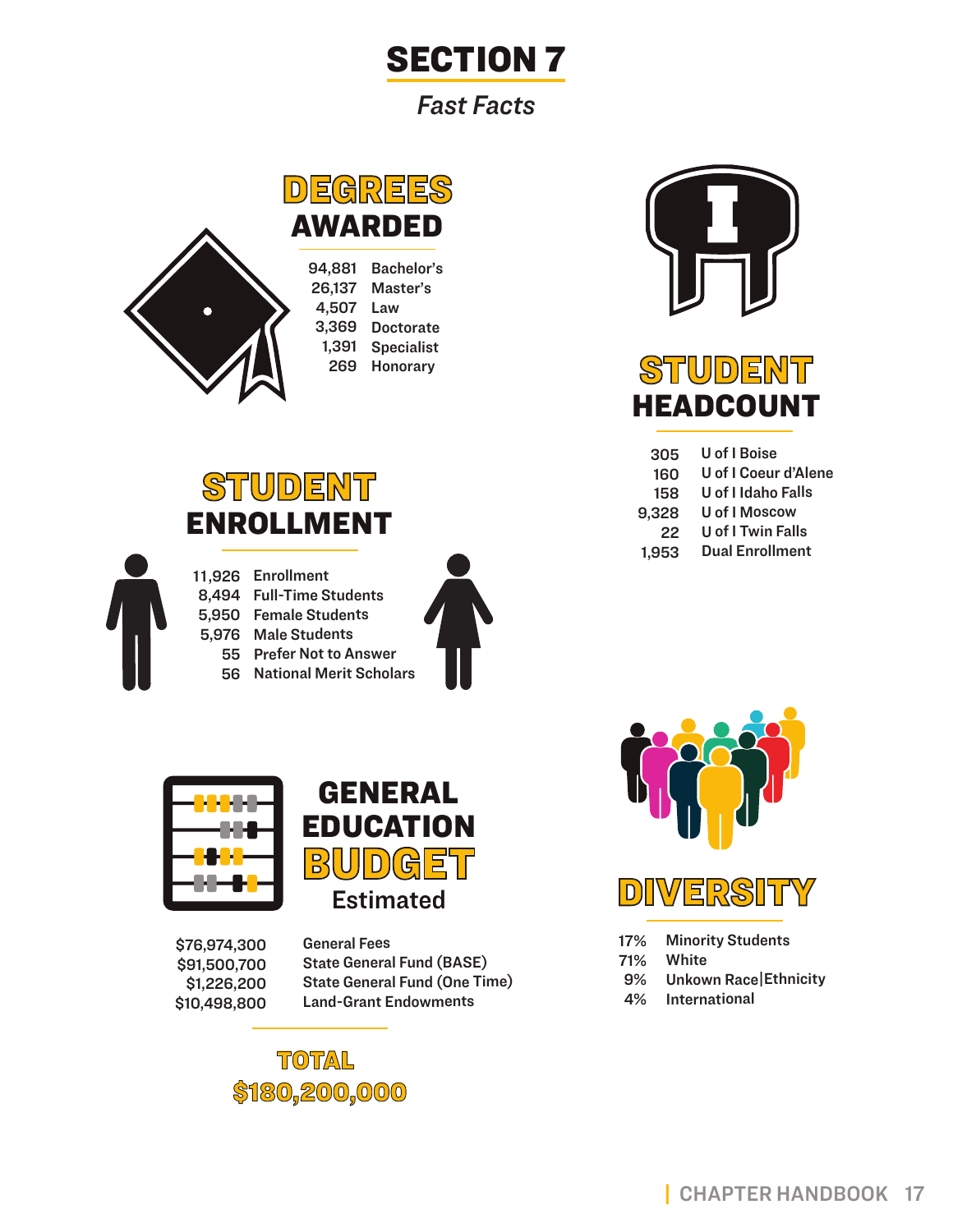## *Campus Resources*

#### UNIVERSITY ADVANCEMENT

By building lasting relationships with many groups and individuals, we are able to inspire investment, empower ambassador groups and encourage active engagement. Together, we create a lifetime of impact. Departments include: Advancement Services, Annual Giving, Advancement Communications, Alumni Relations, Corporate and Foundation Relations, and Estate, Trust and Gift Planning.

Telephone: 208-885-6155 Website: www.uidaho.edu/advancement Email: advancement@uidaho.edu Locations: Hays Hall, 1212 Blake Ave., Moscow, Idaho 83844 322 E. Front, Suite 200, Boise, Idaho 83702

#### OFFICE OF ADMISSIONS

The Office of Admission serves as the primary resource for admitting first-year freshmen and transfer students. Contact the Office of Admission to schedule a visit to campus or for any questions related to the admission process.

Telephone: 208-885-6326 Website: www.uidaho.edu/admissions Email: admissions@uidaho.edu Location: Bruce M. Pitman Center, 709 Deakin Street, Room 111, Moscow, Idaho 83844

## OFFICE OF ALUMNI RELATIONS

The Office of Alumni Relations strives to develop and strengthen lifelong relationships with alumni by serving as a catalyst for communications and involvement between alumni and the U of I community; promoting the vision and core values of U of I's historic land grant mission of teaching, research and public service; and to enlist alumni talents in the preservation and promotion of image, tradition and pride.

In addition to planning annual events such as Homecoming, Parent & Family Weekends, GradFair, reunions and special events, this office also coordinates volunteer opportunities, services and communication for U of I alumni and friends.

Telephone: 208-885-6154 Website: www.uidaho.edu/alumni Email: alumni@uidaho.edu Location: Hays Hall, 1212 Blake Ave., Moscow, Idaho 83844 322 E. Front, Suite 200, Boise, Idaho 83702

#### CAREER SERVICES

Career Services provides students and alumni with services and resources to empower them as they make critical life decisions and pursue career success. Each year Career Services brings hundreds of employers to campus to network with, interview and hire U of I students and alumni.

Telephone: 208-885-6121 Website: www.uidaho.edu/current-students/career-services Email: careerservices@uidaho.edu Location: Idaho Student Union Building, Room 334, Moscow, Idaho 83844

#### UNIVERSITY COMMUNICATIONS AND MARKETING

The marketing team of University Communications and Marketing (UCM) increases university brand awareness and visibility, separating U of I from its competitors and contributing to enrollment and donation growth. The University of Idaho's communications team is dedicated to promoting and delivering the stories and messages of the university, its faculty, staff and students.

Telephone: 208-885-6291 Website: www.uidaho.edu/brand-resource-center Email: jpankopf@uidaho.edu Location: Forney Hall, Room 219, Moscow, Idaho 83844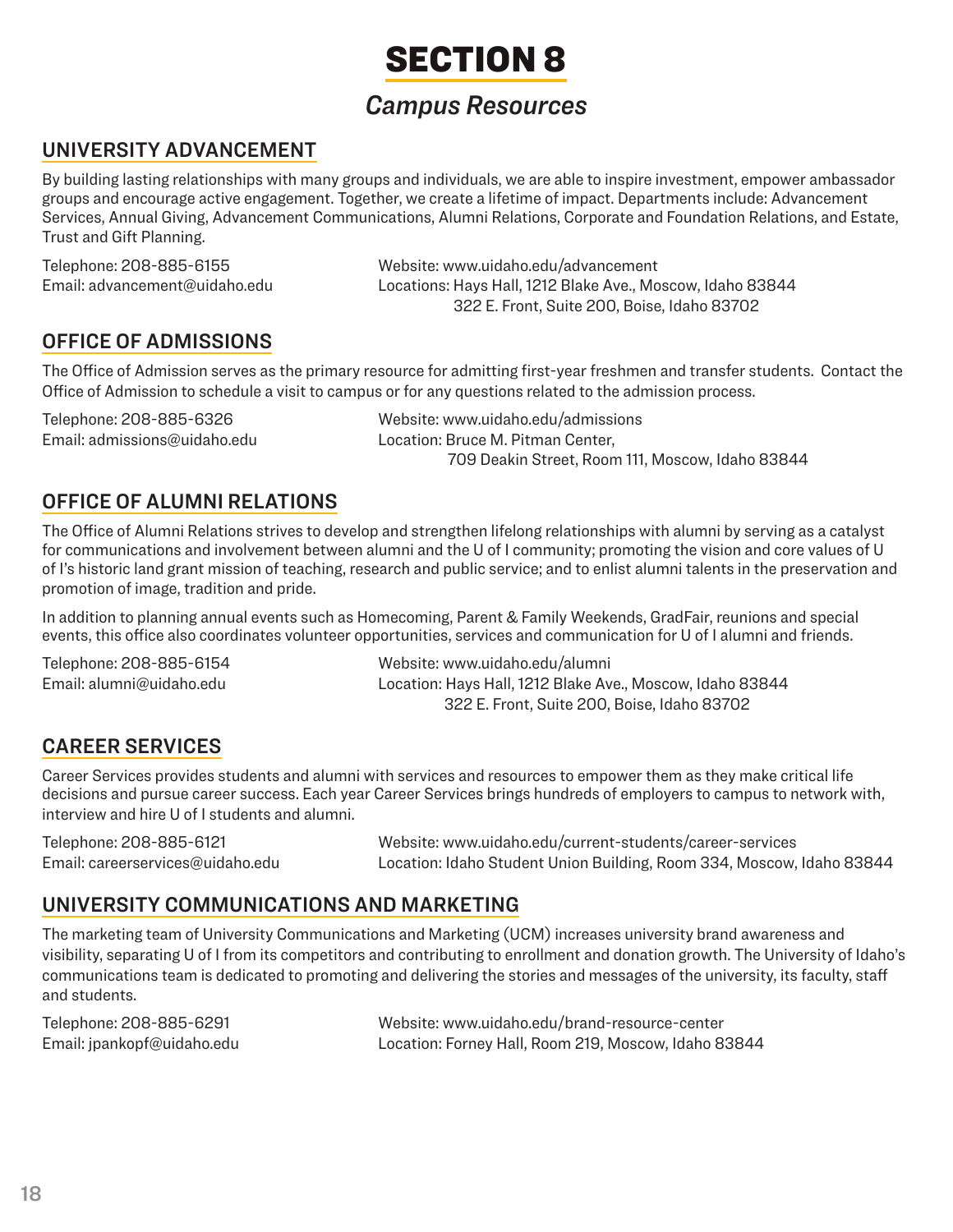## UNIVERSITY ATHLETICS TICKET OFFICE

Telephone: 208-885-6466 Website: www.govandals.com Email: tickets@uidaho.edu Location: Kibbie-ASUI Activity Center, Moscow, Idaho 83844

#### UNIVERSITY OF IDAHO CENTERS

#### *U of I Boise*

The University of Idaho Boise provides access to all University of Idaho resources to southwest Idaho. U of I Boise is focused on community impact, regional economic development and supporting university growth, as well as having an engaged university campus with a climate of inclusion for employees throughout its regions of responsibility.

| Telephone: 208-334-2999 | Website: www.uidaho.edu/boise                     |
|-------------------------|---------------------------------------------------|
| Email: boise@uidaho.edu | Location: 322 E. Front Street, Boise, Idaho 83702 |

#### *U of I Coeur d'Alene*

The University of Idaho Coeur d'Alene has a 118-year legacy of discovery, education and service in North Idaho. Today, the center offers certificate, bachelor's, master's and doctorate programs in Coeur d'Alene. Convenient class schedules and online degrees allow students to obtain a world-class education while maintaining the quality of life available here. Staff and faculty work alongside business, community and academic partners to promote economic development and research opportunities. The center is committed to helping all people of North Idaho, regardless of age and education, the opportunity to achieve your desired success.

| Telephone: 208-667-2588  | Website: www.uidaho.edu/cda                                           |
|--------------------------|-----------------------------------------------------------------------|
| Email: cdactr@uidaho.edu | Location: 1031 N. Academic Way, Suite 242, Coeur d'Alene, Idaho 83814 |

#### *U of I Idaho Falls*

The University of Idaho, Idaho Falls provides access to all U of I resources in southeastern Idaho and the partnerships it shares with the Idaho National Laboratory (INL), the Center for Advanced Energy Studies (CAES) and other state institutions. U of I Idaho Falls is focused on offering excellent research and educational opportunities to traditional and nontraditional students, meeting society's critical needs in mutually beneficial partnerships and engaging the community in a purposeful, ethical and vibrant manner.

Telephone: 208-757-5450 Website: www.uidaho.edu/idaho-falls Email: ui-if@uidaho.edu Location: 1776 Science Center Drive, Suite 306, Idaho Falls, Idaho 83402

#### UNIVERSITY OF IDAHO EXTENSION

University of Idaho Extension brings the knowledge and research of the University of Idaho to you, where you live, when it's convenient for you. University of Idaho Extension provides reliable, research-based education and information to help people, businesses and communities solve problems, develop skills and build a better future. With a statewide network of faculty and staff in 42 counties, three federally recognized tribes and nine College of Agricultural and Life Sciences research and extension centers, we work to transform knowledge into solutions that work.

| Telephone: 208-885-5883     |  |
|-----------------------------|--|
| Email: extension@uidaho.edu |  |

Website: www.uidaho.edu/extension Location: E.J. Iddings Agricultural Science Laboratory 606 S. Rayburn Street, Moscow, Idaho 83844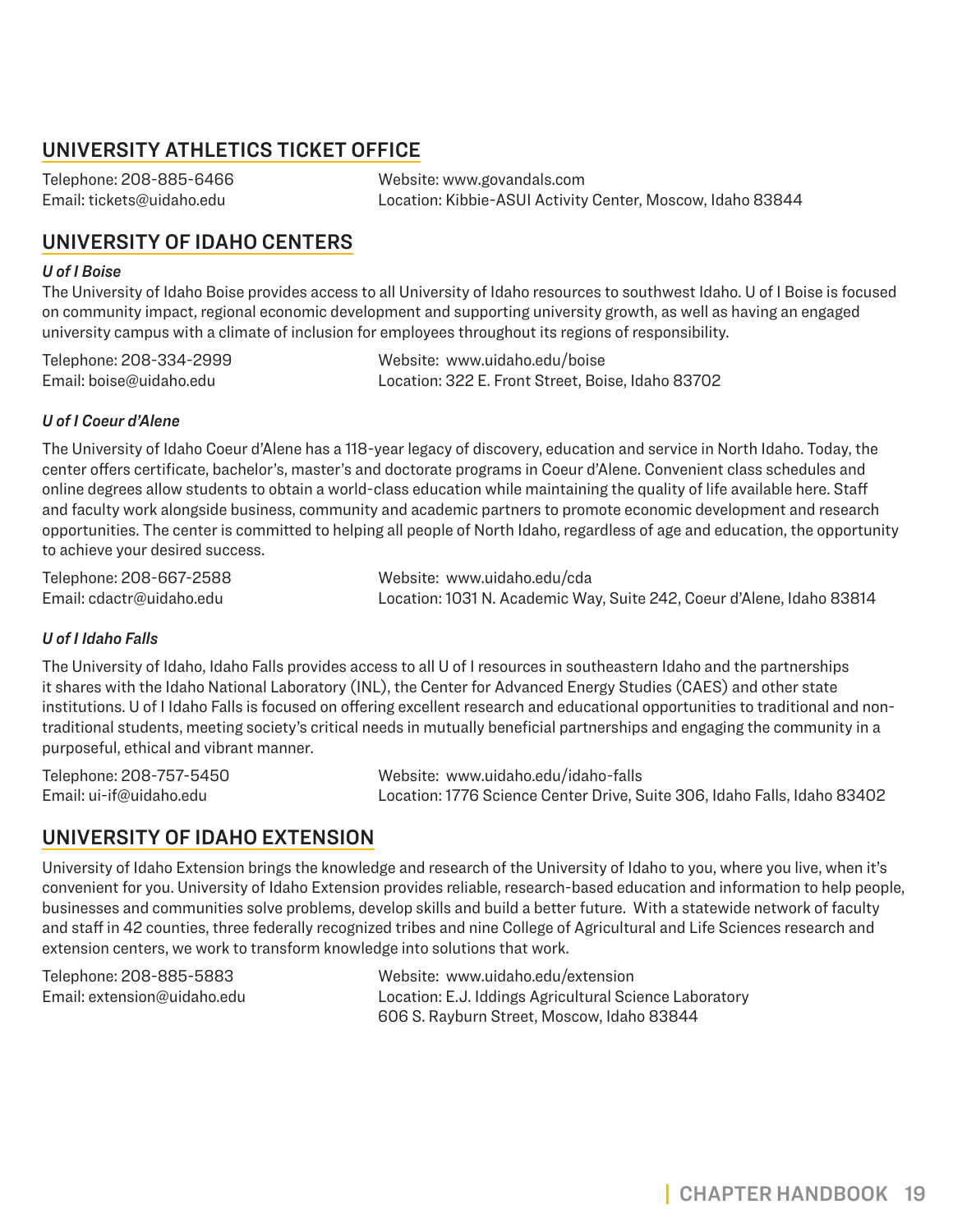

First sung at an Idaho football game in 1931, "Go, Vandals, Go" was adopted as Idaho's only fight song. It was

composed by J.M. "Morey" O'Donnell, a longtime Moscow attorney, when he was a freshman at the university. A native of Granite, Idaho (north of Coeur d'Alene), Morey was a child prodigy who began playing the piano at age six, was in an orchestra by 13 and was traveling the world with a dance orchestra by the time he entered the university in 1930. At that time, Idaho's fight song was "On Idaho," which was sung to the tune of "On Wisconsin." The Associated Students of the University of Idaho (ASUI) sponsored an annual songfest competition among the classes, and one of its purposes was to find a new fight song. "Go, Vandals, Go" won the competition in 1930 and immediately became the Vandals only mantra. It was copyrighted by the university in 1931.

The chorus was written as whole notes and half notes so that it could be easily sung by a large crowd. Many school songs are difficult to sing because of the fast beat used to make them spirited. "Go, Vandals, Go" instead relies on a heavy drum beat and the nature of the words to carry the spirit. As a result, it is continually cited as one of the top college fight songs in America.



Came a tribe from the North, brave and bold, Bearing banners of Silver and Gold; Tried and true to subdue all their foes Go Vandals, go mighty Vandals!

Go, Vandals, go, Fight on with hearts true and bold, Foes will fall before your Silver and your Gold, The victory cannot be withheld from thee, So all bear down for Idaho, Come on old Vandals, go!

I-D-A-H-O Idaho, Idaho, Go! Go! Go!

The victory cannot be withheld from thee, So all bear down for Idaho, Come on old Vandals, go!

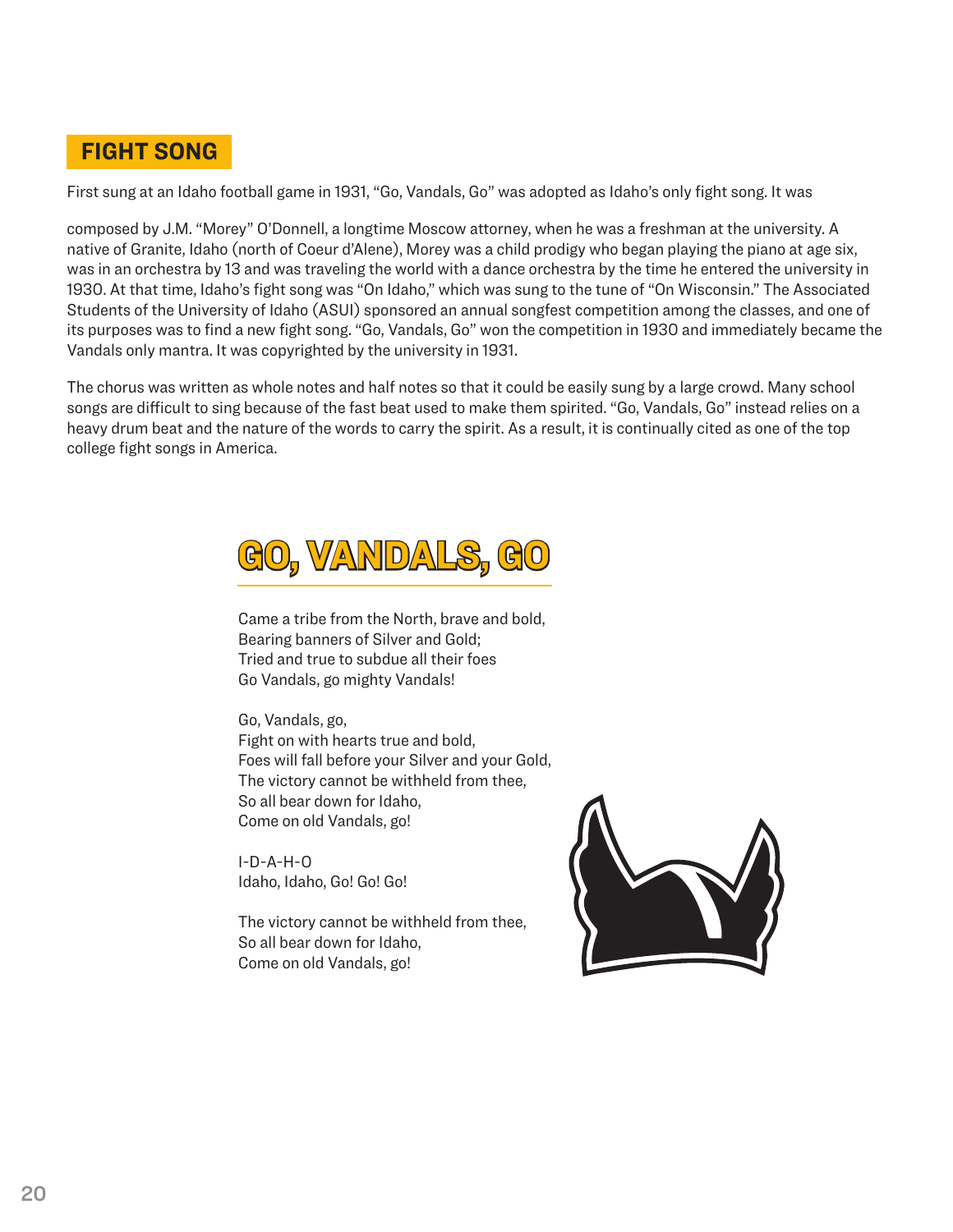

The Idaho state song, composed by Sallie Hume Douglas, was copyrighted on November 4, 1915, under the title "Garden of Paradise." In 1917, McKinley Helm, a student at the University of Idaho, wrote the verse that became the chorus of the Idaho state song, and Alice Bessee set the words to the music by Douglas. The song was popular then, and Bessee had no idea of its origin. This song won the annual university prize for that year, and eventually became the university alma mater. Albert J. Tompkins, director of Music in the Boise Public Schools, wrote a set of verses for the song. In 1931, the Idaho legislature designated "Here We Have Idaho", previously known at the University of Idaho as "Our Idaho," as the Idaho state song.

# **HERE WE HAVE IDAHO**

You've heard of the wonders our land does possess, It's beautiful valleys and hills, The majestic forests where nature abounds, We love every nook and rill.

(Chorus)

And here we have Idaho Winning her way to fame. Silver and gold in the sunlight blaze, and romance lies in her name. Singing, we're singing of you, Ah, proudly too, All our lives thru, we'll go singing, singing of you, Singing of Idaho.

There's truly one state in this great land of ours Where ideals can be realized. The pioneers made it so for you and me, A legacy we'll always prize.



(Chorus)